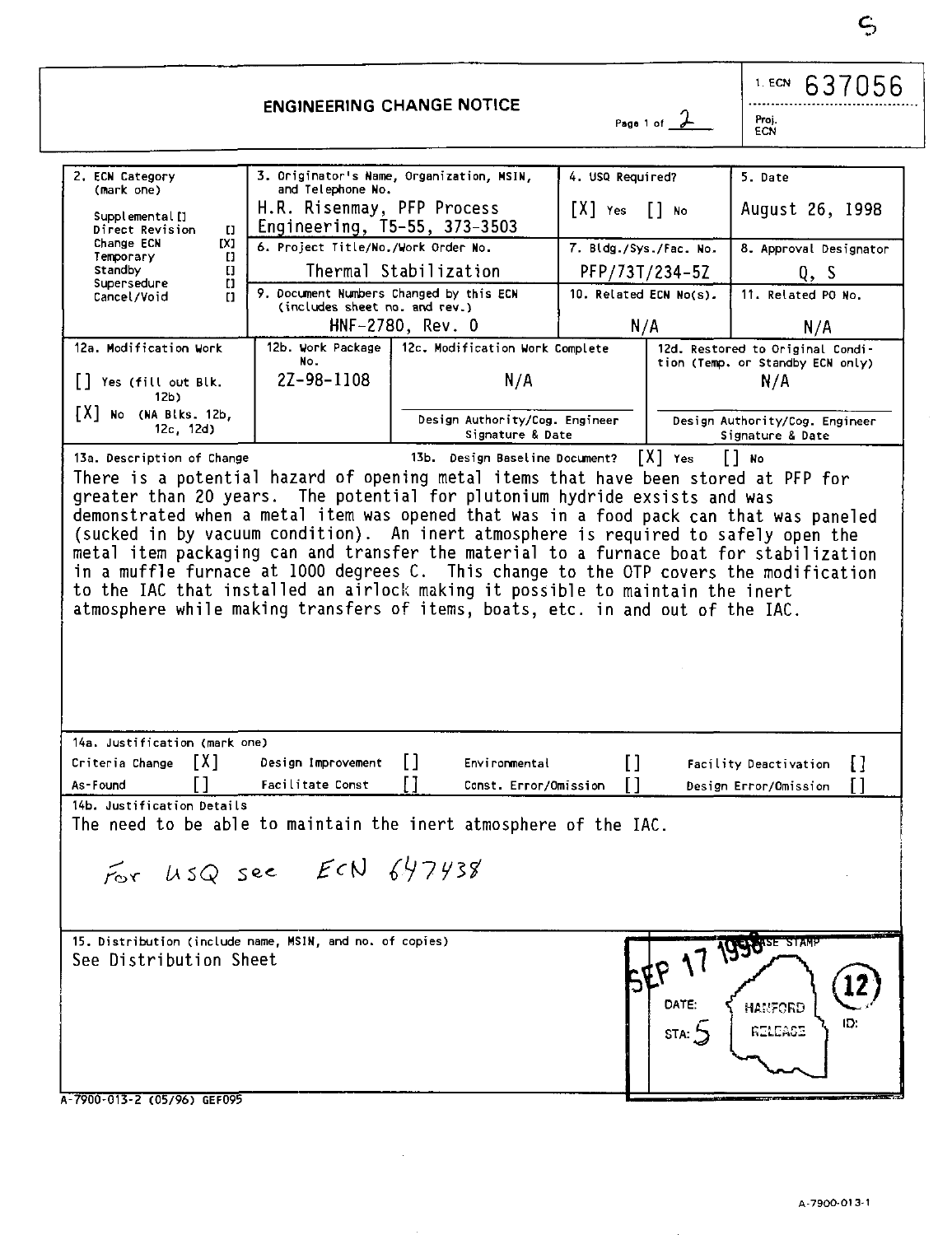|                                                                                                                                                                                                     |                                  |             |                     |                                         |                     |                                                            |                     | - 2-11-56                                                                                                                                    |                      |
|-----------------------------------------------------------------------------------------------------------------------------------------------------------------------------------------------------|----------------------------------|-------------|---------------------|-----------------------------------------|---------------------|------------------------------------------------------------|---------------------|----------------------------------------------------------------------------------------------------------------------------------------------|----------------------|
|                                                                                                                                                                                                     | <b>ENGINEERING CHANGE NOTICE</b> |             |                     |                                         |                     |                                                            |                     |                                                                                                                                              | (use no. from pg. 1) |
|                                                                                                                                                                                                     |                                  |             |                     |                                         |                     | Page 2 of 21                                               |                     | 637056                                                                                                                                       |                      |
|                                                                                                                                                                                                     |                                  |             |                     |                                         |                     |                                                            |                     |                                                                                                                                              |                      |
| 16. Design<br>Verification<br>Required                                                                                                                                                              | 17. Cost Impact                  | ENGINEERING |                     |                                         | <b>CONSTRUCTION</b> |                                                            |                     | 18. Schedule Impact (days)                                                                                                                   |                      |
| $[]$ Yes                                                                                                                                                                                            | Additional                       | ſ1          | \$                  | Additional                              |                     | [ ]<br>S                                                   |                     | Improvement<br>[ ]                                                                                                                           |                      |
| IX 1<br><b>No</b>                                                                                                                                                                                   | Savings                          |             | N/A                 | Savings                                 |                     | N/A                                                        | Delay               |                                                                                                                                              | N/A                  |
| 19. Change Impact Review: Indicate the related documents (other than the engineering documents identified on Side 1)<br>SDD/DD                                                                      | Ħ                                |             |                     | Seismic/Stress Analysis                 |                     |                                                            |                     | that will be affected by the change described in Block 13. Enter the affected document number in Block 20.<br><b>Tank Calibration Manual</b> |                      |
| Functional Design Criteria                                                                                                                                                                          | ſ1                               |             |                     | <b>Stress/Design Report</b>             |                     | Ħ<br>П                                                     |                     | <b>Health Physics Procedure</b>                                                                                                              | П<br>П               |
| <b>Operating Specification</b>                                                                                                                                                                      |                                  |             |                     | Interface Control Drawing               |                     |                                                            |                     | <b>Spares Multiple Unit Listing</b>                                                                                                          | П                    |
| <b>Criticality Specification</b>                                                                                                                                                                    |                                  |             |                     | <b>Calibration Procedure</b>            |                     |                                                            |                     | <b>Test Procedures/Specification</b>                                                                                                         | Γ٦                   |
| Conceptual Design Report                                                                                                                                                                            |                                  |             |                     | Installation Procedure                  |                     |                                                            |                     | Component Index                                                                                                                              | r 1                  |
| Equipment Spec.                                                                                                                                                                                     |                                  |             |                     | Maintenance Procedure                   |                     |                                                            |                     | <b>ASME Coded Item</b>                                                                                                                       | П                    |
| Const. Spec.                                                                                                                                                                                        |                                  |             |                     | <b>Engineering Procedure</b>            |                     |                                                            |                     | Human Factor Consideration                                                                                                                   | ГΙ                   |
| Procurement Spec.                                                                                                                                                                                   |                                  |             |                     | <b>Operating Instruction</b>            |                     |                                                            |                     | <b>Computer Software</b>                                                                                                                     | r۱                   |
| <b>Vendor Information</b>                                                                                                                                                                           |                                  |             |                     | <b>Operating Procedure</b>              |                     |                                                            |                     | Electric Circuit Schedule                                                                                                                    | l l                  |
| OM Manual                                                                                                                                                                                           |                                  |             |                     | <b>Operational Safety Requirement</b>   |                     |                                                            |                     | <b>ICRS</b> Procedure                                                                                                                        |                      |
| <b>FSAR/SAR</b>                                                                                                                                                                                     |                                  |             | <b>IEFD Drawing</b> |                                         |                     |                                                            |                     | Process Control Manual/Plan                                                                                                                  |                      |
| <b>Safety Equipment List</b>                                                                                                                                                                        |                                  |             |                     | <b>Cell Arrangement Drawing</b>         |                     |                                                            |                     | Process Flow Chart                                                                                                                           |                      |
| <b>Radiation Work Permit</b>                                                                                                                                                                        |                                  |             |                     | <b>Essential Material Specification</b> |                     |                                                            |                     | <b>Purchase Requisition</b>                                                                                                                  |                      |
| Environmental Impact Statement                                                                                                                                                                      |                                  |             |                     | Fac. Proc. Samp. Schedule               |                     |                                                            | <b>Tickler File</b> |                                                                                                                                              |                      |
| <b>Environmental Report</b>                                                                                                                                                                         | П                                |             | Inspection Plan     |                                         |                     |                                                            | None                |                                                                                                                                              |                      |
| <b>Environmental Permit</b>                                                                                                                                                                         |                                  |             |                     | <b>Inventory Adjustment Request</b>     |                     |                                                            |                     |                                                                                                                                              |                      |
| 20. Other Affected Documents; (NOTE; Documents listed below will not be revised by this ECN.)<br>indicate that the signing organization has been notified of other affected documents listed below. | Document Number/Revision         |             |                     | Document Number/Revision                |                     |                                                            |                     | Signatures below<br>Document Number Revision                                                                                                 |                      |
| 21. Approvals                                                                                                                                                                                       |                                  |             |                     |                                         |                     |                                                            |                     |                                                                                                                                              |                      |
| Design Authority                                                                                                                                                                                    | ' Kees K                         |             |                     |                                         |                     | P Design Agent                                             | Signature           |                                                                                                                                              | Date                 |
| Cog. Eng. H. R. Risenmay                                                                                                                                                                            | H. Kees                          |             |                     |                                         | PE                  |                                                            |                     |                                                                                                                                              |                      |
| Cog. Mgr.<br>M.W. Gibson                                                                                                                                                                            |                                  |             |                     |                                         | QA                  |                                                            |                     |                                                                                                                                              |                      |
| QA<br>D. R. Groth                                                                                                                                                                                   |                                  |             |                     |                                         | Safety              |                                                            |                     |                                                                                                                                              |                      |
| Safety S. E. Nunn                                                                                                                                                                                   |                                  |             |                     |                                         | Design              |                                                            |                     |                                                                                                                                              |                      |
| Environ.                                                                                                                                                                                            |                                  |             |                     |                                         | Environ.            |                                                            |                     |                                                                                                                                              |                      |
| Other                                                                                                                                                                                               |                                  |             |                     |                                         | Other               |                                                            |                     |                                                                                                                                              |                      |
|                                                                                                                                                                                                     |                                  |             |                     |                                         |                     |                                                            |                     |                                                                                                                                              |                      |
|                                                                                                                                                                                                     |                                  |             |                     |                                         |                     |                                                            |                     |                                                                                                                                              |                      |
|                                                                                                                                                                                                     |                                  |             |                     |                                         |                     | DEPARTMENT OF ENERGY<br>Signature or a Control Number that |                     |                                                                                                                                              |                      |
|                                                                                                                                                                                                     |                                  |             |                     |                                         |                     | tracks the Approval Signature                              |                     |                                                                                                                                              |                      |
|                                                                                                                                                                                                     |                                  |             |                     |                                         |                     | <b>ADDITIONAL</b>                                          |                     |                                                                                                                                              |                      |
|                                                                                                                                                                                                     |                                  |             |                     |                                         |                     |                                                            |                     |                                                                                                                                              |                      |
|                                                                                                                                                                                                     |                                  |             |                     |                                         |                     |                                                            |                     |                                                                                                                                              |                      |
|                                                                                                                                                                                                     |                                  |             |                     |                                         |                     |                                                            |                     |                                                                                                                                              |                      |

 $\sim 10^7$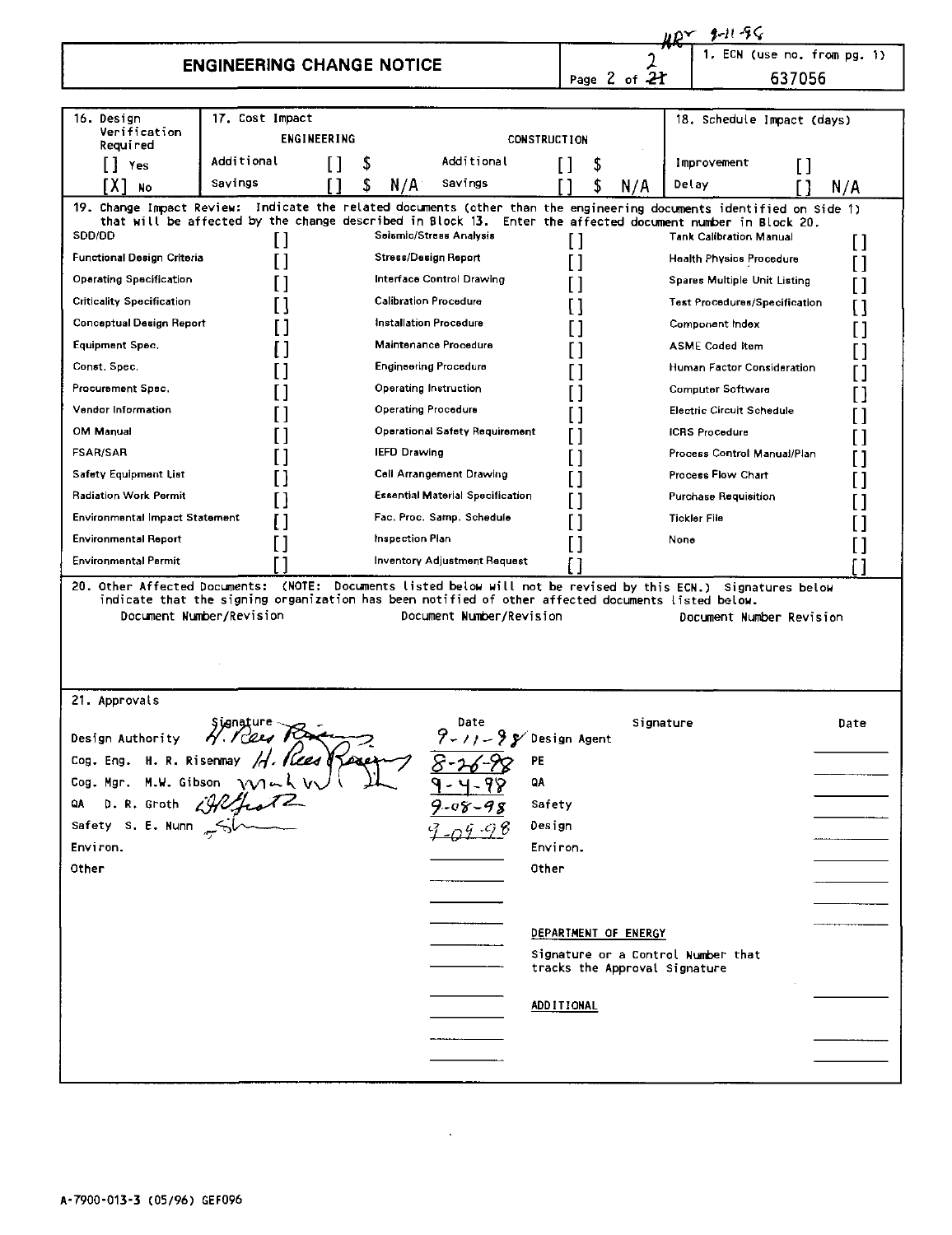# **INERT ATMOSPHERE CONFINEMENT OPERABILITY TEST PROCEDURE**

**H. Rees Risenmay**  B&W Hanford Company, Richland, WA 99352 U.S. Department of Energy Contract DE-AC06-96RL13200

EDT/ECN: 637056 UC: UC-506 Org Code: 15530 Charge Code: E23182<br>B&R Code: EW70030000 Total Pages: 19-20+ Botal Pages:  $\frac{19}{100}$ dp thee ali4/98

Key Words: Plutonium, Metal, Oxidation, Inert Atmosphere, Argon, and Operability Test

Abstract: This document provides instruction for the operability testing of the inert atmosphere confinement (IAC) and associated airlock in Glovebox HC-21C.

**TRADEMARK DISCLAIMER. Reference herein to any specific commercial product, process, or service by**  trade name, trademark, manufacturer, or otherwise, does not necessarily constitute or imply its<br>endorsement, recommendation, or favoring by the United States Government or any agency thereof or<br>its contractors or subcontra

**Printed in the United States of America. To obtain copies of this document, contact: Document Control Services, P.O. Box 950, Mailstop H6-08, Richland UA 99352, Phone (509) 372-2420; Fax (509) 376-4989.** 



**Approved for Public Release** 

8

Q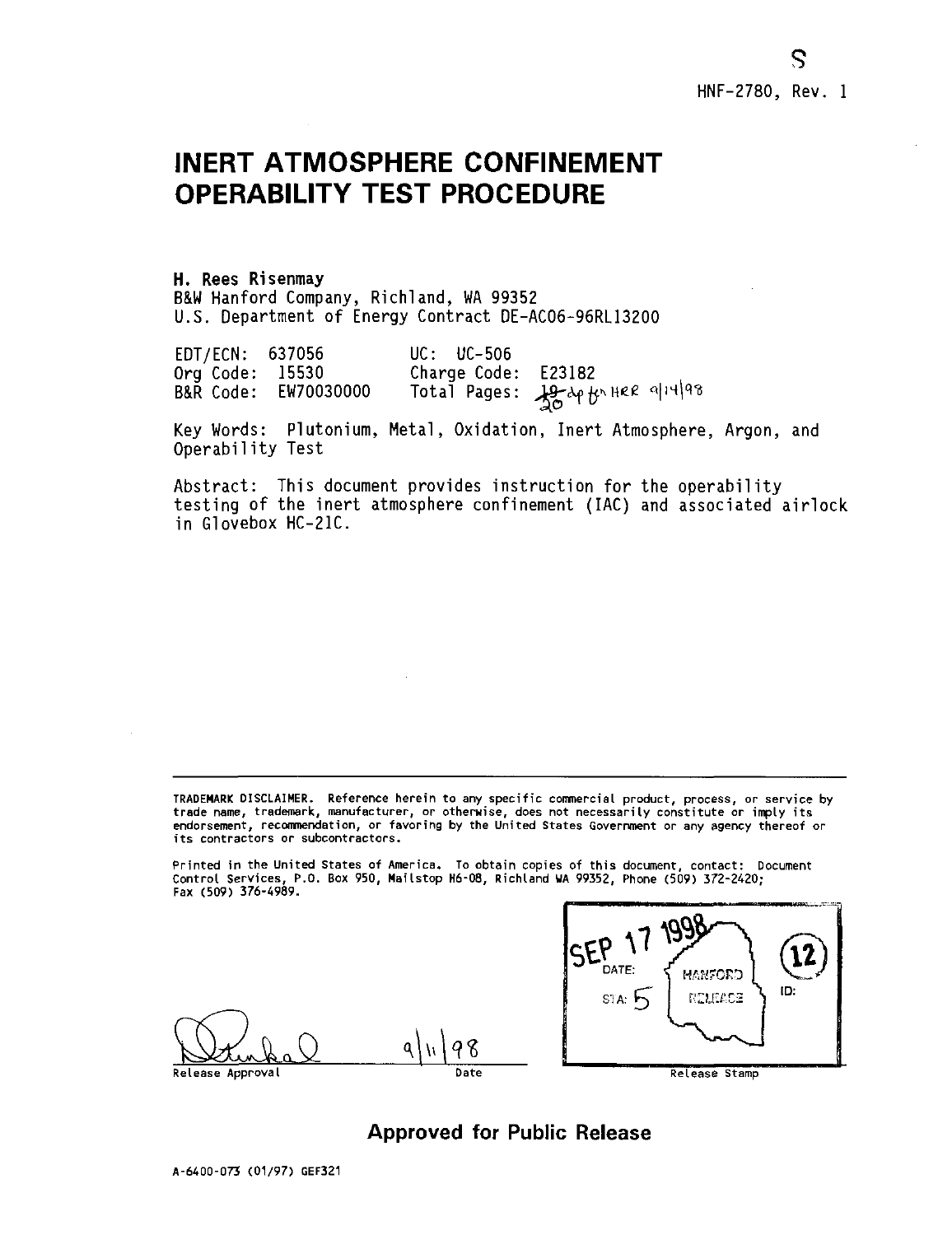## **RECORD OF REVISION**

**(1) Document Number HNF-278 0** 

 $\overline{\phantom{0}}$ 

**(2) Title** 

## **INERT ATMOSPHERE CONFINEMENT OPERABILITY TEST PROCEDURE**

|                    | Change Control Record                                                                             |                                                |                       |  |  |
|--------------------|---------------------------------------------------------------------------------------------------|------------------------------------------------|-----------------------|--|--|
| (3) Revision       | (4) Description of Change - Replace, Add, and Delete Pages                                        | Authorized for Release                         |                       |  |  |
|                    |                                                                                                   | (5) Cog. Engr.                                 | (6) Cog. Mgr.<br>Date |  |  |
| $\hbox{O}$         | (7)<br>EDT-612485 released 07/01/1998                                                             |                                                |                       |  |  |
| $\,1$<br><b>RS</b> | This change covers the modification to the IAC<br>that installed an airlock making it possible to | $\frac{HRR1$ senmay<br>$\frac{1}{10}$ function | MW CAbson<br>$m_{n}$  |  |  |
|                    | maintain the inert atmosphere while making<br>transfers of items, boats, etc. in and out of the   |                                                |                       |  |  |
|                    | IAC per ECN-637056.                                                                               |                                                |                       |  |  |
|                    |                                                                                                   |                                                |                       |  |  |
|                    |                                                                                                   |                                                |                       |  |  |
|                    |                                                                                                   |                                                |                       |  |  |
|                    |                                                                                                   |                                                |                       |  |  |
|                    |                                                                                                   |                                                |                       |  |  |
|                    |                                                                                                   |                                                |                       |  |  |
|                    |                                                                                                   |                                                |                       |  |  |
|                    |                                                                                                   |                                                |                       |  |  |
|                    |                                                                                                   |                                                |                       |  |  |
|                    |                                                                                                   |                                                |                       |  |  |
|                    |                                                                                                   |                                                |                       |  |  |
|                    |                                                                                                   |                                                |                       |  |  |
|                    |                                                                                                   |                                                |                       |  |  |
|                    |                                                                                                   |                                                |                       |  |  |
|                    |                                                                                                   |                                                |                       |  |  |
|                    |                                                                                                   |                                                |                       |  |  |
|                    |                                                                                                   |                                                |                       |  |  |
|                    |                                                                                                   |                                                |                       |  |  |
|                    |                                                                                                   |                                                | $A$ 7230 DOE (40.07)  |  |  |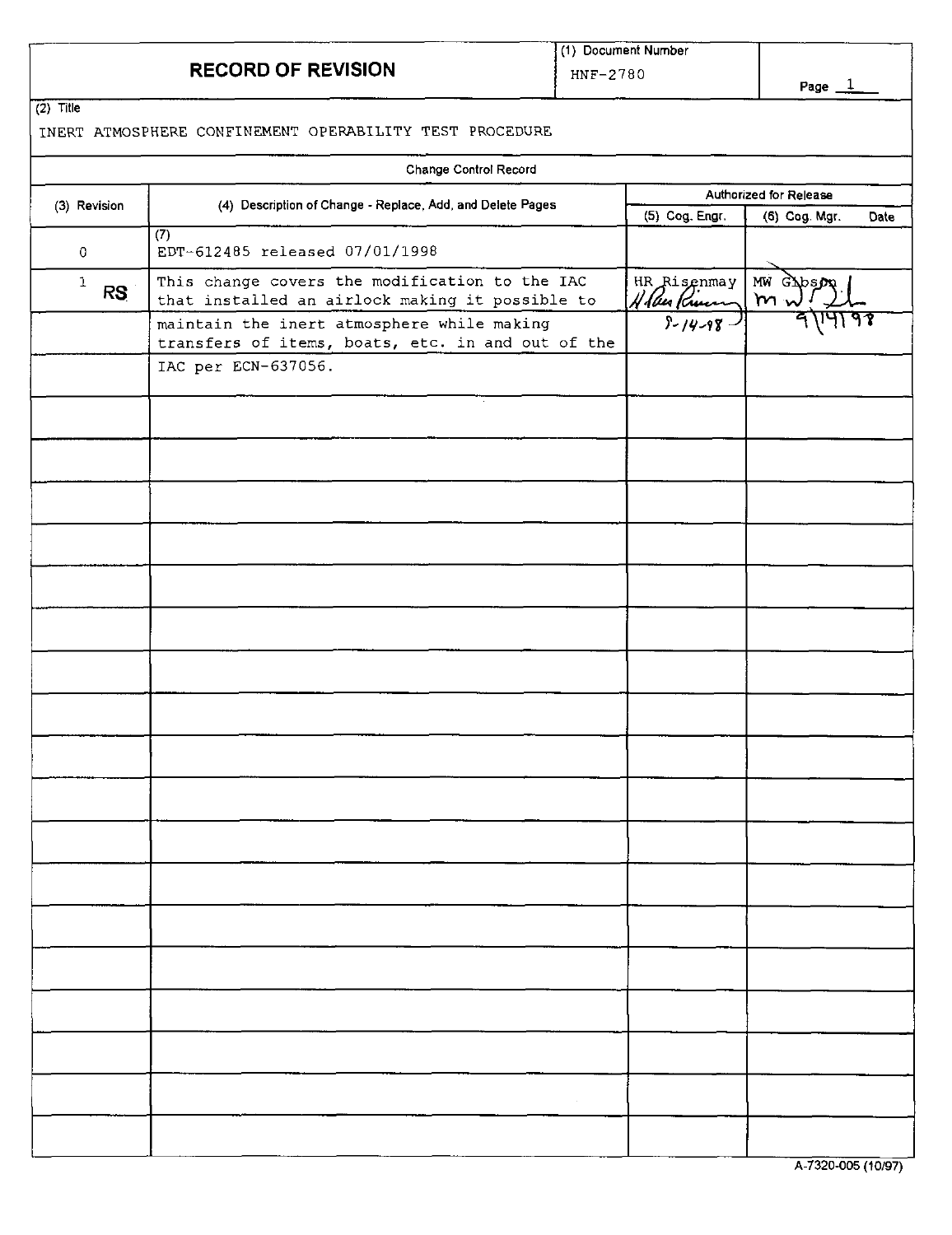|    | <b>OPERABILITY TEST</b>                                                                                                                                                                                     |                                                                                                      | <b>HNF-2780</b>     | <b>REV-1</b>                                 |
|----|-------------------------------------------------------------------------------------------------------------------------------------------------------------------------------------------------------------|------------------------------------------------------------------------------------------------------|---------------------|----------------------------------------------|
|    | <b>PROCEDURE</b>                                                                                                                                                                                            | <b>INERT ATMOSPHERE CONFINEMENT</b>                                                                  |                     |                                              |
|    | APPROVAL DESIGNATOR SQ                                                                                                                                                                                      | OPERABILITY TEST PROCEDURE                                                                           | <b>PAGE 2 OF 19</b> |                                              |
|    | <b>TABLE OF CONTENTS</b>                                                                                                                                                                                    |                                                                                                      |                     | Page                                         |
| 1. | <b>TEST PLAN</b><br>Purpose<br>1.1<br>1.2<br>Scope<br><b>System Description</b><br>1.3<br>Objective<br>1.4<br>Responsibilities<br>1.5                                                                       |                                                                                                      |                     | 3<br>3<br>3<br>3<br>3<br>$\overline{\bf{4}}$ |
| 2. | <b>SAFETY</b>                                                                                                                                                                                               |                                                                                                      |                     | 5                                            |
| 3. | TOOLS, EQUIPMENT, AND SUPPLIES                                                                                                                                                                              |                                                                                                      |                     | 5                                            |
| 4. | <b>REFERENCES</b>                                                                                                                                                                                           |                                                                                                      |                     | 5                                            |
| 5. | <b>PREREQUISITES</b>                                                                                                                                                                                        |                                                                                                      |                     | 5                                            |
| 6. | <b>PROCEDURE</b><br>Start Up Process<br>6.1<br>6.2<br>Filling IAC Chamber with Argon<br>6.3<br><b>IAC Leak Test</b><br>6.4<br>6.5<br>Non-Fissile Can Opening Test<br>6.6<br><b>Shut Down Process</b><br>6.7 | Record Data While Filling Airlock and IAC With Argon<br>Airlock Doors and Can Opener Interlock Tests |                     | 6<br>6<br>7<br>8<br>8<br>9<br>11<br>15       |
| 7. | TEST EXCEPTION LIST                                                                                                                                                                                         |                                                                                                      |                     | 16                                           |
| 8. | TEST ACCEPTANCE SHEET                                                                                                                                                                                       |                                                                                                      |                     | 17                                           |
|    | <b>LIST OF TABLES</b>                                                                                                                                                                                       |                                                                                                      |                     |                                              |
| 1. |                                                                                                                                                                                                             | INERT ATMOSPHERE CONFINEMENT OTP DATA SHEET                                                          |                     | 18                                           |

2. FURNACE SIMULATED METAL (MgO sand) CHARGE AND CYCLE DATA SHEET 19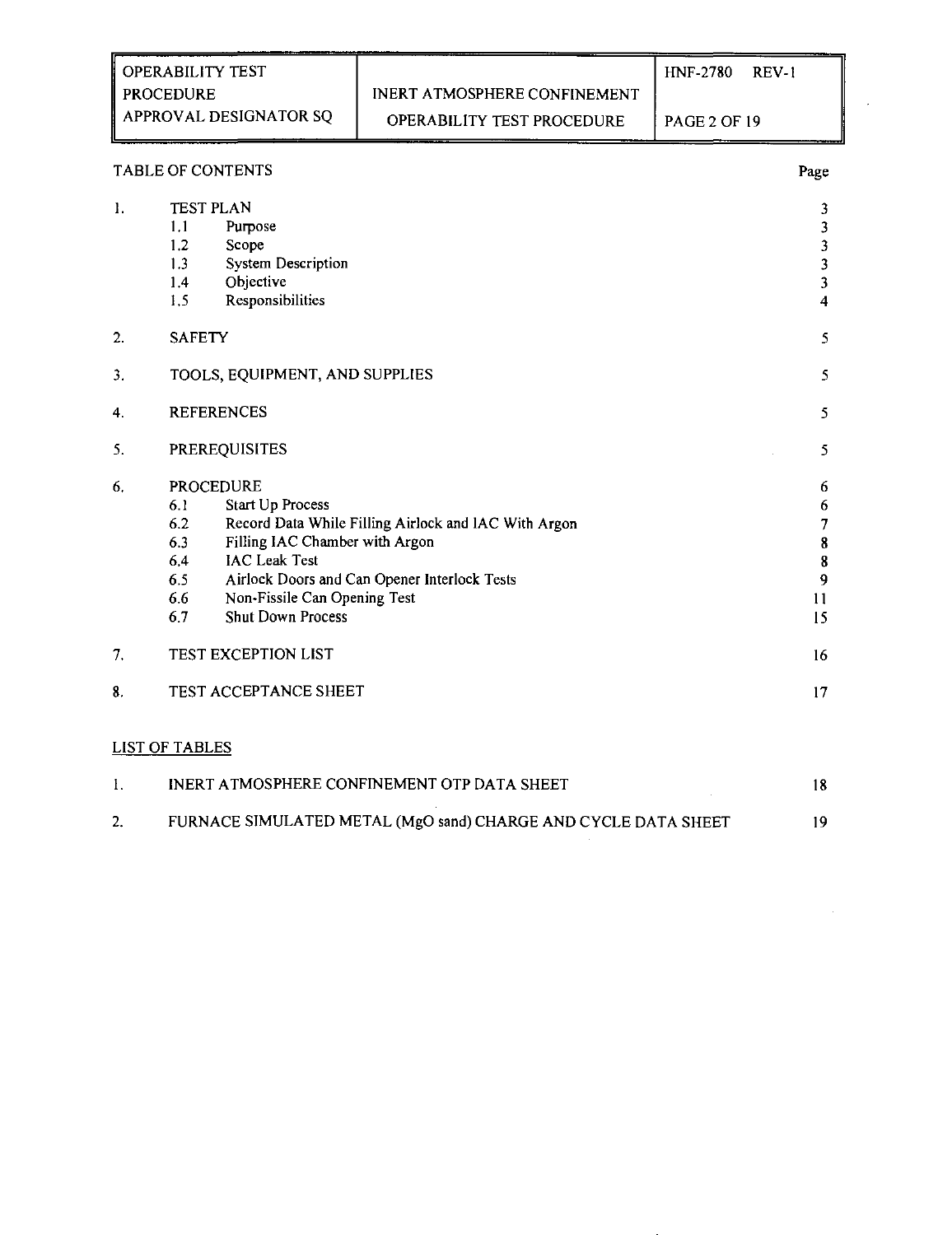## 1.0 TEST PLAN

#### 1.1 Purpose

This Operability Test Procedure (OTP) provides instructions for testing operability of the Inert Atmosphere Confinement (IAC). The Inert Atmosphere Confinement was designed and built for opening cans of metal items that might have hydrided surfaces. Unreviewed Safety Question (USQ) PFP-97-005 addresses the discovery of suspected plutonium hydride forming on plutonium metal currently stored in the Plutonium Finishing Plant vaults. Plutonium hydride reacts quickly with air, liberating energy. The Inert Atmosphere Confinement was designed to prevent this sudden liberation of energy by opening the material in an inert argon atmosphere instead of the normal glovebox atmosphere. The IAC is located in glovebox HC-21A, room 230B of the 234-5Z Building at the Plutonium Finishing Plant (PFP) in the 200-West Area of the Hanford Site.

#### 1.2 Scope

This OTP provides instructions for testing the operability of the IAC in HC-2IA at the Plutonium Finishing Plant (PFP). The test will confirm that the IAC will provide the required inert atmosphere and that intended operation will not result in upset conditions. Cans containing MgO sand will be used to simulate metal items while performing this test. This OTP will be performed as part of Hanford Job Control System work package 2Z-98-1108.

#### 1.3 System Description

Pressurized or suspect items were traditionally opened using ZO-200-033, "Handle Pressurized or Suspect Containers." Suspect items and all metal items will now be opened in the IAC argon inerted atmosphere to prevent the sudden release of energy. Argon will flow into the IAC to displace the normal glovebox atmosphere. Argon has been used in the past at the PFP to displace normal glovebox air from plutonium containers before part, but not all, of the plutonium metal was packaged.

The IAC consists of two sheet metal walls attached to the south and west walls of glovebox HC-21A. An airlock will provide access between the port in area (main part) of the glovebox and the IAC. Argon is added to the IAC and airlock from a bottle station located in 2734-ZF. The outer and inner doors of the airlock are interlocked with each other to prevent both doors being opened at the same time and causing a loss of the IAC argon atmosphere. The inner airlock door has interlocks from oxygen sensors that monitor the IAC and airlock spaces for oxygen content. When either of the spaces are above safe oxygen concentration levels the door cannot be opened.

Both doors of the airlock are kept locked by pins that prevent movement of the latch mechanism. When the interlocks are cleared the pins are retracted by solenoids that are powered from push buttons located on a junction box outside of the glovebox.

One oxygen monitor will be used to monitor the IAC to ensure oxygen concentrations reach safe levels for opening plutonium metal items. Another oxygen monitor will be used to ensure that the airlock atmosphere is inerted before opening the inner door leading into the IAC. Gas samples are removed continuously from the IAC chamber at 18 inches above the glovebox floor and from the roof of the airlock. The gas samples pass through double filters before passing into the oxygen sensors for analysis. The gases leaving the oxygen sensors are returned directly to glovebox HC-21A through another filter.

## 1.4 Objectives

The test objectives are to:

• Confirm that the oxygen concentration inside the IAC chamber and the airlock gets below the alarm set point of 1.2% (volume);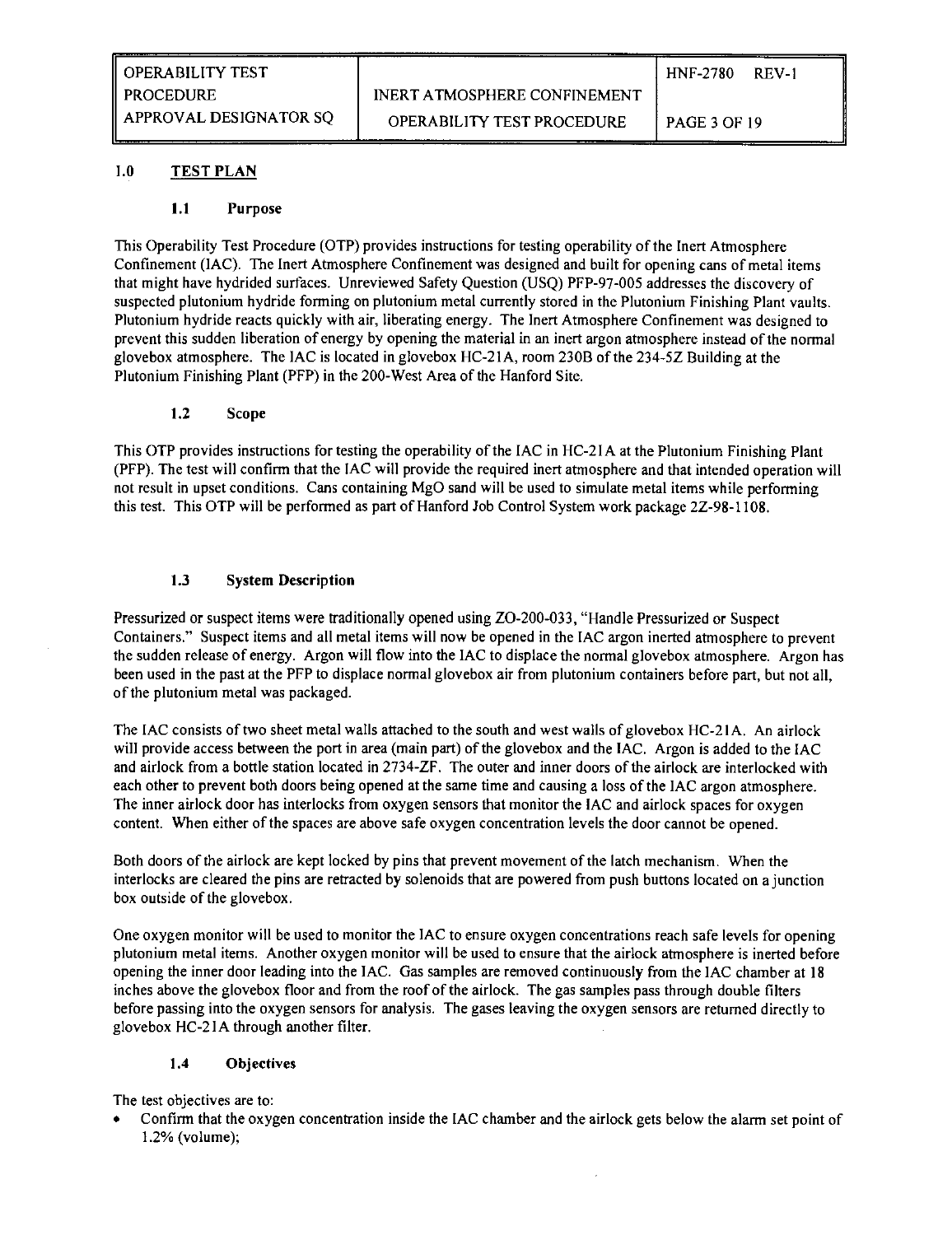- Confirm that the can opener will only operate when the oxygen in the IAC chamber is below the alarm set point;
- Confirm that the airlock inner door will only open when the airlock and IAC atmospheres are below the alarm set point;
- Determine the times required to dilute/displace the glovebox air to an oxygen concentration below the alarm set point at varying argon flow rates;
- Confirm that normal manual operations in the gloves do not remix enough air into the IAC chamber to raise the oxygen concentration back above the alarm set point; and
- Determine approximate argon leakage rates from the chamber with and without activity in the gloves.

The can opener must not operate at oxygen concentrations above the alarm set point to ensure minimal reaction of hydride when cans are opened. The airlock inner door must not open at oxygen concentrations above the alarm set point in both the IAC and airlock spaces to prevent introduction of air into the IAC which could cause an untoward reaction of exposed hydride powder. The inner door must not open and allow an item to be introduced into the IAC until the IAC atmosphere has been inerted to prevent puncturing a pressurized can in the IAC in air. If the can was pressurized with hydrogen gas there could be an explosion that could blow the window out of the glovebox, injure workers and spread contamination.

Data will be collected in order to provide profiles of the oxygen concentrations over time and the (in)ability to operate the can opener or open the airlock inner door as the oxygen concentration changes. These data will be recorded with the oxygen concentration increasing and decreasing.

The door to door interlocks will be tested to ensure that both doors cannot be opened simultaneously during operations that would result in a rapid loss of the inert atmosphere with resultant untoward reactions of exposed hydride powder.

Results of the tests will be summarized in an Operability Test Report.

## **1.5** Responsibilities

#### Test Director

The Test Director shall be designated by the Cognizant Engineer from PFP Process Engineering and has overall responsibility and authority over the OTP performance. The Test Director shall:

- Coordinate and direct operability testing.
- Confirm that all pre-start requirements have been met before allowing the test to begin.
- If needed, alter the test sequence after verifying that there is no adverse impact.
- Ensure that the system is left in a safe mode if the test is to be suspended for a period of time.
- Re-verify test prerequisites before restarting a suspended test.
- Initial each step in the test procedure as it is performed.
- Evaluate the need to make changes to the test and initiate ECNs to document those changes.
- Review and approve test data sheets and exceptions.
- Approve resolution to test exceptions.

#### Cognizant Engineer (or delegate):

- Approve resolution to test exceptions.
- Approve change resolution to test exceptions.

#### Witnesses

A test witness shall be provided by Quality Assurance. Test witnesses shall: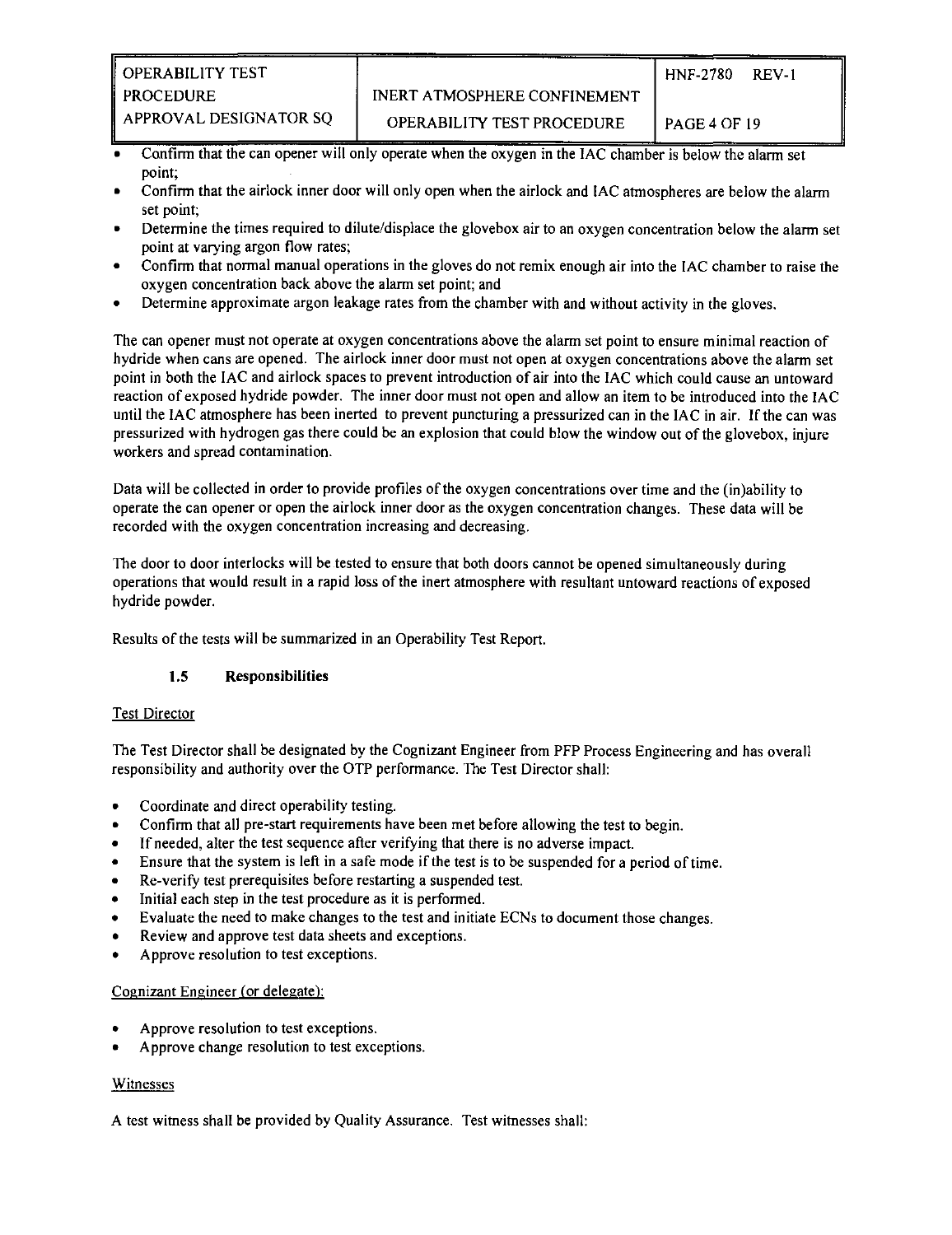- Witness initial performance of each test. Additional iterations do not require a witness to be present.
- Review and approve test data sheets and exceptions for the sections of the test that they witness.
- Approve resolution to test exceptions for the sections of the test that they witness.

#### Test Performer

Transition Operations manager will provide operators to perform this test. The performer shall:

- Perform the test under the direction of the test director.
- Record required information on the test data sheets as well as initial and date the form.

## 2.0 SAFETY

Applicable Safety Documents - Provisions of the Hanford Site Radiological Control Manual, HSRCM-1; applicable Industrial Safety and Industrial Hygiene procedures; and Radiation Work Permits or others as specified in the Job Control System (JCS) work package; apply to all work performed under this OTP.

A pre-job safety meeting shall be conducted and documented by the Test Director on a work package pre-job safety meeting form prior to starting work. The meeting will discuss the scope of work and the safety issues. This OTP shall be read and discussed in detail by all personnel involved with its performance.

## 3.0 TOOLS. EQUIPMENT, AND SUPPLIES

| Leather Gloves              | Electric Can Opener                                       |
|-----------------------------|-----------------------------------------------------------|
| Furnace Boats/Boathouse     | Hand Can Punch                                            |
| Powder Boat                 | Stopwatch                                                 |
| Powder Accumulation Can     | Powder Scoop                                              |
| Hot Plate                   | Hot Plate Guard                                           |
| Scale In IAC                | Scale in Port In Area                                     |
| Argon Gas or Liquid Bottles | MgO Sand in food pack cans to simulate an item from vault |

## 4.0 REFERENCES

HNF-PRO-446, Testing Requirements HNF-PRO-233, Review and Approval of Documents HSRCM-1, Hanford Site Radiation Control Manual

## 5.0 PREREQUISITES

Before starting this OTP, the following must be completed:

- Oxygen monitors are set up (electrolyte in sample cell, sample flowrate, and alarm set points input per vendor information).
- Argon gas or liquid bottles are installed at the bottle station in 2734-ZF.<br>Record Liquid argon bottles level here: %
- Record Liquid argon bottles level here:  $\%$
- Record argon gas bottles' pressures here: https://www.psignecordinal/psignecordinal/psignecordinal/psignecordinal/psignecordinal/psignecordinal/psignecordinal/psignecordinal/psignecordinal/psignecordinal/psignecordinal/p

| Items completed; tests ready to begin: |       |           | <b>Test Director</b> |
|----------------------------------------|-------|-----------|----------------------|
|                                        | Print | Signature |                      |
|                                        |       |           | Date                 |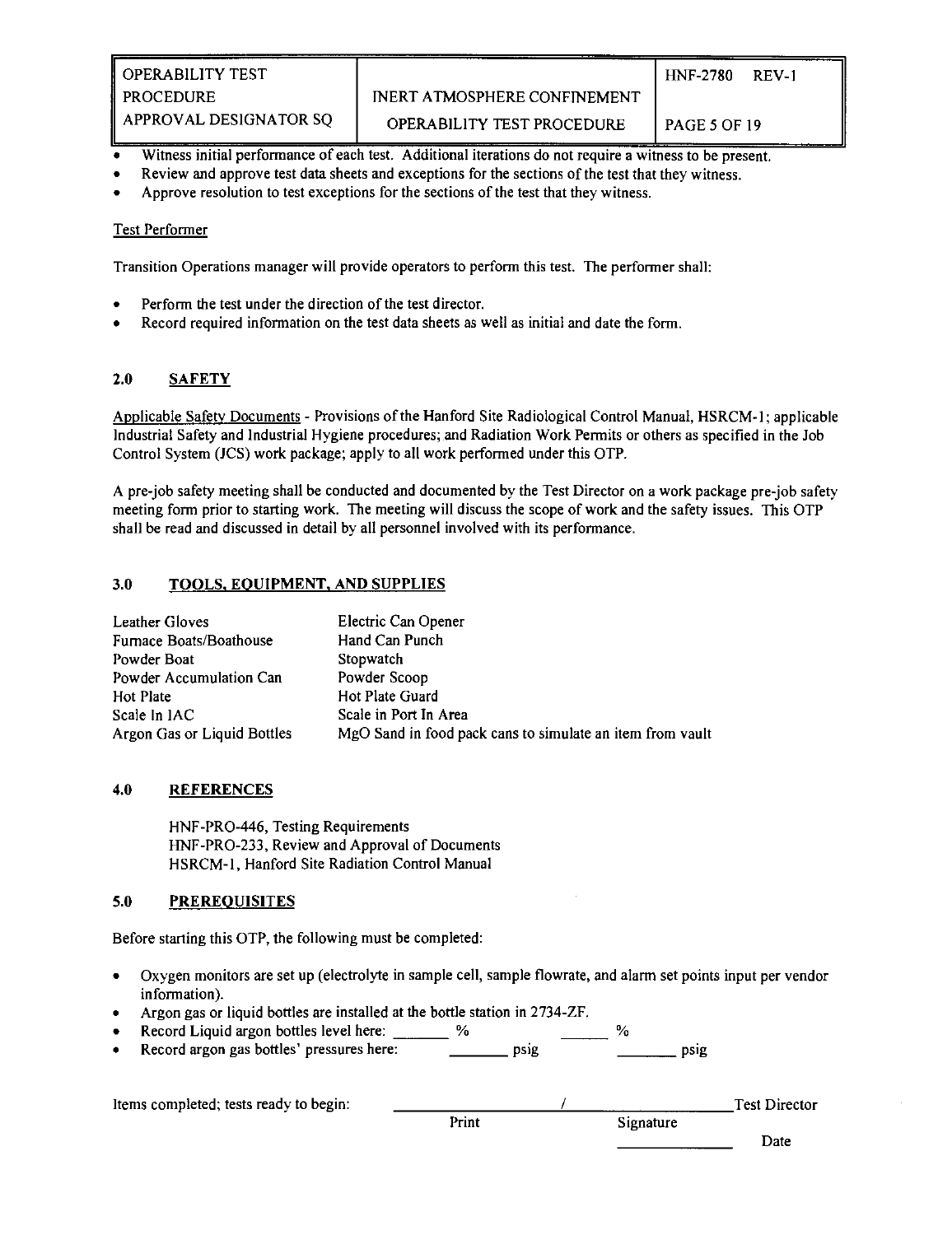## 6.0 PROCEDURE

Discrepancies will be noted on the Exceptions List provided (Section 7.0) and according to provisions in HNF-PRO-446, Rev. 1, Testing Requirements. Resolutions will be accepted by the Cognizant Engineer and indicated by initial and date.

If a problem is encountered, the OTP will be discontinued until the Cognizant Engineer is notified and the problem is resolved.

Adjustments to the OTP may be necessary in the field as the test run progresses. Therefore, the Test Director is permitted to authorize test site personnel to ink in minor changes to the OTP with the concurrence of the Cognizant Engineer and Transition Operations Shift Manager.

a. The Cognizant Engineer and the Transition Operations Shift Manager must sign each change. The Cognizant Engineer will specify additional signatures as required by HNF-PRO-233. Change authorizations obtained by telephone shall be noted as such.

b. The Cognizant Engineer or his designee shall ensure that the job site changes remain within the scope of the OTP and any limits specified therein. The Cognizant Engineer may authorize the continuation of the OTP prior to obtaining Exception or Pen and Ink signatures if determined to have a non-safety, non-quality, and non-radiological impact.

The following sections are presented in the order that the first test should be performed. The Cognizant Engineer or his designee must approve deviation from the testing order. The test section(s) may be re-performed, as needed.

Existing data sheets or applicable test sections may be copied and added to this test plan, if needed, to re-perform a section of the test. The page number of the page added will be appended with an alphabetical (a-z) suffix.

## 6.1 Start Up Process

## NOTE

This section may be performed, as directed by Test Director, to complete required variables in Test Sections 6.2 through 6.7.

6.1.1 Verify the following:

- glovebox negative pressure relative to room pressure is between 0.5 and 2.0 in.WG and the calibration sticker is current; and
- glovebox exhaust DP is less than 4 in. WG and the calibration sticker is current.

6.1.2 Position the following valves for  $O_2$  monitors AI-21A-1 and AI-21A-2:

| Valve     | Position      | Description                                                         |            |       |
|-----------|---------------|---------------------------------------------------------------------|------------|-------|
| $V-21A-4$ | <b>SAMPLE</b> | AI-21A-1 Inlet 3-way Sample/Calibration                             | (elovebox) | Valve |
| V.21A.6   | <b>OPEN</b>   | AI-21A-1 Discharge Isolation                                        |            |       |
| $V-21A-7$ | <b>SAMPLE</b> | AI-21A-2 Inlet 3-way Sample/Calibration (glovebox) Valve            |            |       |
| $V-21A-9$ | OPEN          | AI-21A-2 Discharge Isolation                                        |            |       |
| 6.1.3     |               | Open valve V-21A-10 to provide argon supply to the glovebox HC-21A. |            |       |

6.1.4 Tum on master power to IAC equipment with switch HS-21A-1 on TBX-1.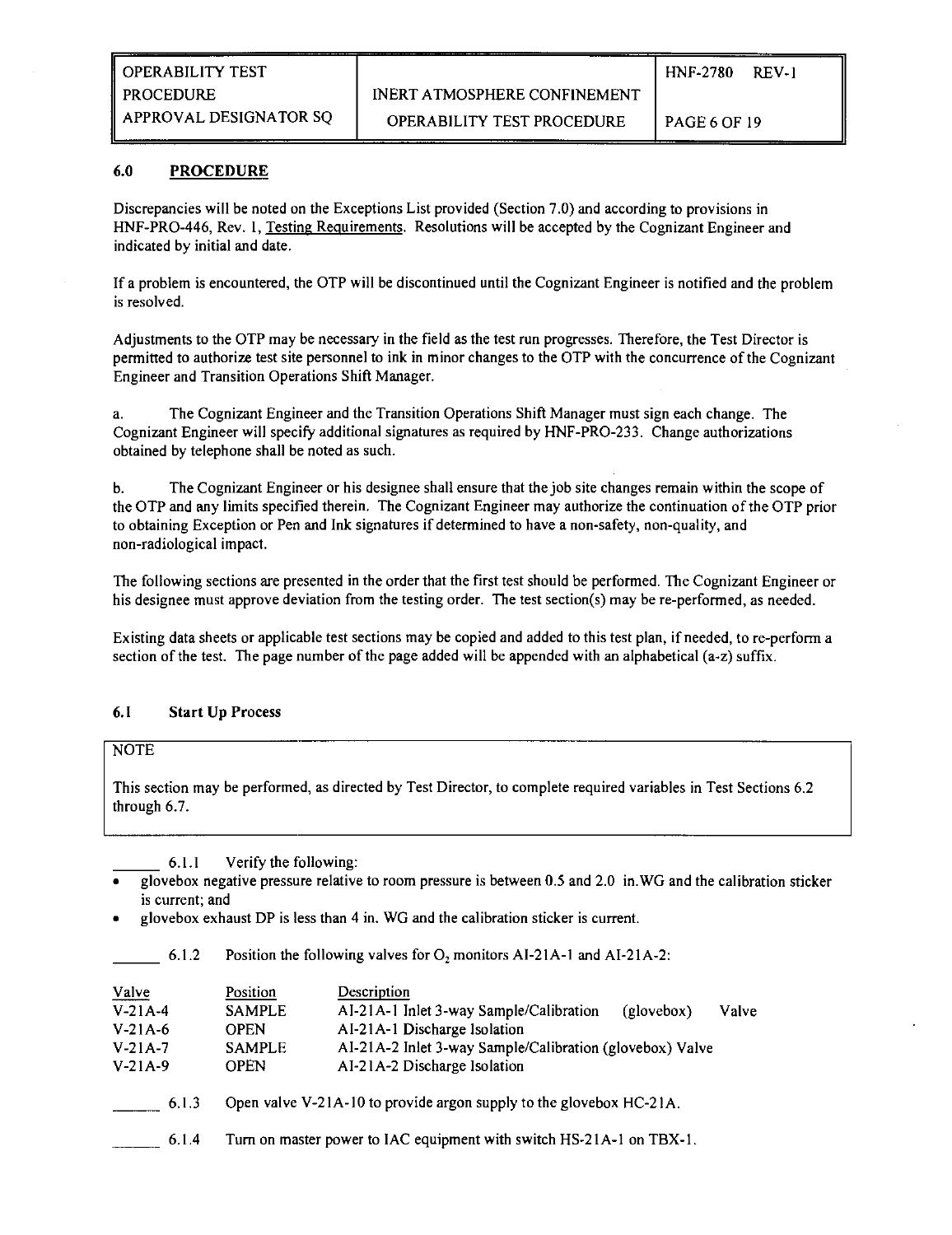APPROVAL DESIGNATOR SQ | OPERABILITY TEST PROCEDURE | PAGE 7 OF 19

## 6.2 Record Data While Filling Airlock and IAC Chambers with Argon

## NOTES:

USE THIS SECTION OF OTP FOR TESTING OF IAC FILL RATE ETC.

IF LEAVING THE ROOM UNATTENDED, SHUTDOWN PROCESS PER TEST SECTION 6.7.

## THE TEST DIRECTOR MAY DIRECT ANY OF THE FOLLOWING:

• Repeating or altering the sequence of steps.<br>• Simulating normal work in the IAC chamber by moving arms and objects around during these steps.

| 6.2.1     | Record a time of 0 minutes and all other requested data on the IAC data sheet.                                                                                                            |
|-----------|-------------------------------------------------------------------------------------------------------------------------------------------------------------------------------------------|
| 6.2.2     | Record a time of 0 minutes and all other requested data on the airlock data sheet.                                                                                                        |
| 6.2.3     | Start the argon flow into the IAC and airlock by opening V-21A-5. Adjust the flow rate, as<br>needed, to 50 cfh on FI-21A-2 (a different flow rate may be directed by the Test Director). |
| Flow Rate | ft <sup>3</sup> /hr                                                                                                                                                                       |
| 6.2.4     | Turn on power to oxygen sensor AI-21A-1 with switch HS-21A-3 on TBX-1.                                                                                                                    |
| 6.2.5     | Acknowledge (silence) alarm on oxygen sensor AI-21A-1 from front control panel.                                                                                                           |
| 6.2.6     | From oxygen sensor AI-21A-1 front control panel ensure that the sensor cell is turned on and the<br>sampling pump is operating.                                                           |
| 6.2.7     | Turn on power to oxygen sensor AI-21A-2 with switch HS-21A-4 on TBX-1.                                                                                                                    |
| 6.2.8     | Acknowledge (silence) alarm on oxygen sensor AI-21A-2 from front control panel.                                                                                                           |
| 6.2.9     | From oxygen sensor AI-21A-2 front control panel ensure that the sensor cell is turned on and the<br>sampling pump is operating.                                                           |
| 6.2.10    | Record the requested data on data sheet (Table 1) every five minutes or other time interval<br>directed by the Test Director until the oxygen concentration is constant.                  |
| 6.2.11    | Continue the argon flow for another thirty minutes after AI-21A-1 indicator shows constant<br>reading. Data need not be recorded on the data sheet during this time.                      |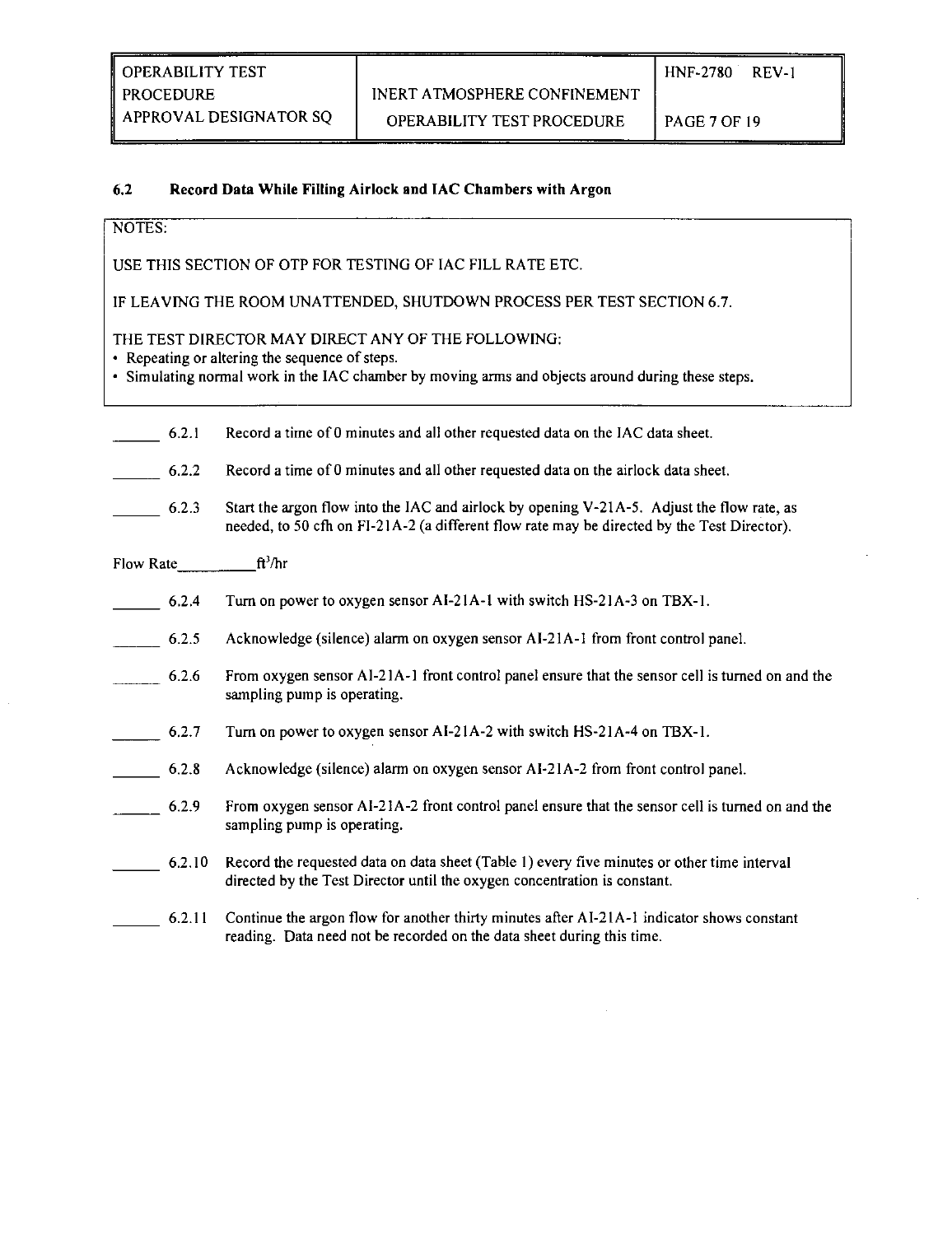OPERABILITY TEST  $H_{\text{HNF-2780}}$  REV-1

PROCEDURE INERT ATMOSPHERE CONFINEMENT

APPROVAL DESIGNATOR SQ | OPERABILITY TEST PROCEDURE | PAGE 8 OF 19

## **6.3** Filling Airlock and IAC Chambers with Argon

**NOTES** 

USE THIS SECTION WHEN FILLING IAC WITHOUT RECORDING DATA

IF LEAVING THE ROOM UNATTENDED, SHUTDOWN PROCESS PER TEST SECTION 6.7.

THE TEST DIRECTOR MAY DIRECT ANY OF THE FOLLOWING:<br>• Repeating or altering the sequence of steps.

• Simulating normal work in the IAC chamber by moving arms and objects around during these steps.

6.3.3 Start the argon flow into the IAC and airlock by opening V-21A-5. Adjust the flow rate, as

- Flow Rate  $ft<sup>3</sup>/hr$ 
	- $6.3.2$ After 15 minutes:
		- Turn on power to oxygen sensor AI-21A-1 with switch HS-21A-3 on TBX-1. a.
- $\frac{1}{2}$  a. Tum on power to oxygen sensor AI-21A-1 with switch HS-21A-3 on TBX-1. Turn on power to oxygen sensor AI-21A-2 with switch HS-21A-4 on TBX-1. b. b. Turn on power to oxygen sensor AI-21A-2 with switch HS-21A-4 on TBX-1.
- Acknowledge (silence) alarm on oxygen sensor AI-21A-1 from front control panel. 6.3.3 Acknowledge (silence) alarm on oxygen sensor A1-21A-1 from front control panel.
- $\frac{6.3.4}{\text{sampling pump}}$  is operating. From oxygen sensor AI-21A-1 front control panel ensure that the sensor cell is turned on and the
- $6.3.5$ Acknowledge (silence) alarm on oxygen sensor AI-21A-2 from front control panel.
- 6.3.6 From oxygen sensor AI-21A-2 front control panel ensure that the sensor cell is turned on and the  $\frac{1}{2}$  from  $\frac{1}{2}$  from  $\frac{1}{2}$  to be sensor control panel ensure that the sensor cell is turned on and the sensor cell is turned on and the sensor cell is turned on and the sensor cell is turned on and the sensor
- Continue the argon flow for another thirty minutes after AI-21A-1 indicator shows constant \_\_\_\_\_\_ 6.3.7 Continue the argon flow for another thirty minutes after AI-21A-1 indicator shows constant reading.

## **6.4** IAC Leak Test

## NOTE

IF LEAVING THE ROOM UNATTENDED, SHUTDOWN PROCESS PER TEST SECTION 6.7.

THE TEST DIRECTOR MAY DIRECT ANY OF THE FOLLOWING:

• Repeating or altering the sequence of steps.<br>• Simulating normal work in the IAC chamber by moving arms and objects around during these steps.

6.4.1 Refill the IAC chamber with argon per Section 6.3, if not already filled.

6.4.2 Shut-off flow of argon to IAC by closing valve V-21A-5.

6.4.3 Record the oxygen concentration on the data sheet at specified time intervals until the oxygen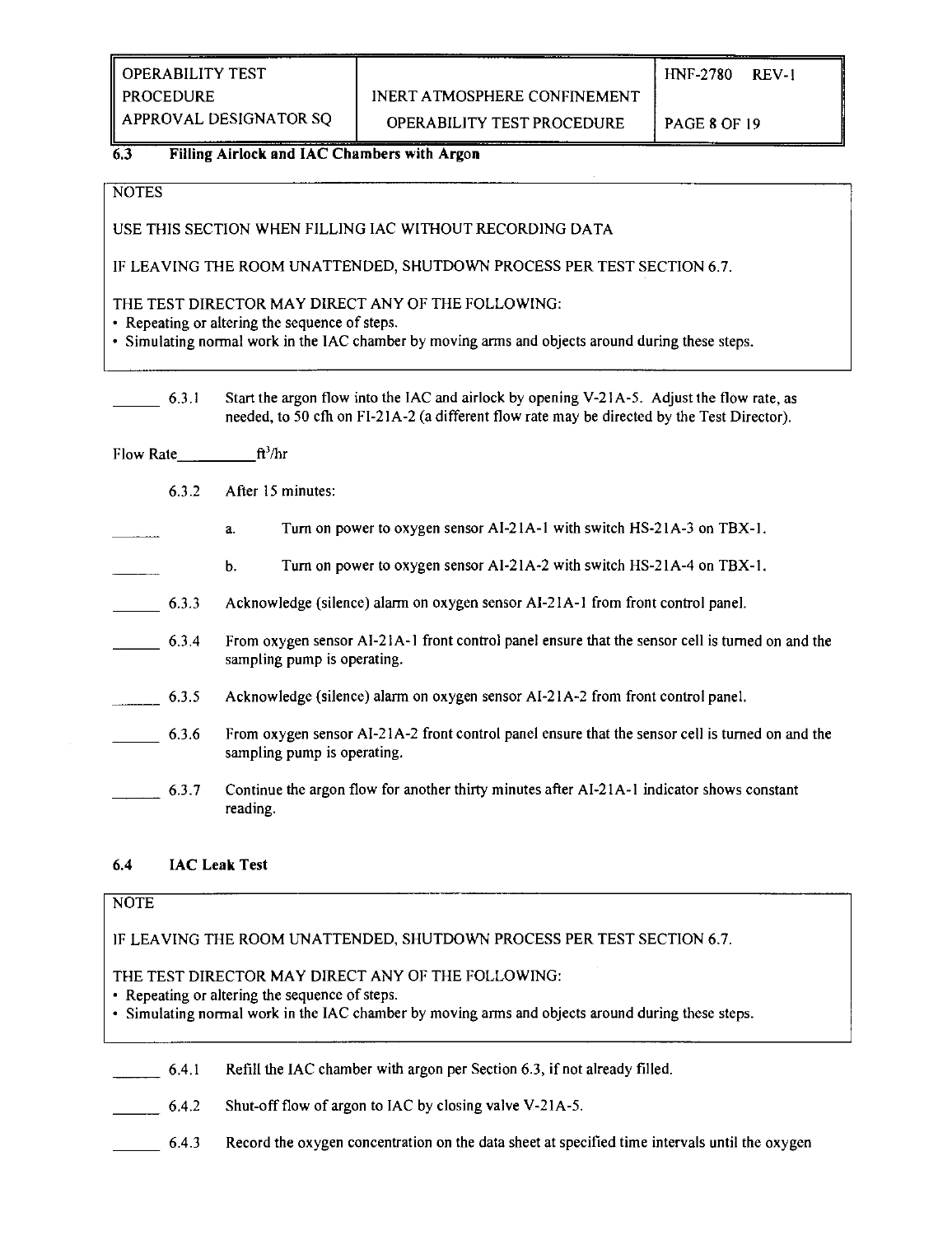content is above 10% on both oxygen monitors.

6.4.4 Record at the bottom of the data sheet the times and oxygen concentrations of the IAC and airlock atmosphere when the high oxygen alarms are activated at approximately 1.2 % oxygen for AI-21A-1 and AI-21A-2.

#### 6.5 Airlock Doors and Can Opener Interlock Tests

## NOTE

IF LEAVING THE ROOM UNATTENDED, SHUTDOWN PROCESS PER TEST SECTION 6.7.

THE TEST DIRECTOR MAY DIRECT ANY OF THE FOLLOWING:

• Repeating or altering the sequence of steps.<br>• Simulating normal work in the IAC chamber by moving arms and objects around during these steps.

6.5.1 Start the argon flow into the IAC and airlock by opening V-21A-5. Adjust the flow rate, as needed, to 50 cfh on FI-21A-2 (a different flow rate may be directed by the Test Director).

| Flow Rate $ft^3/hr$ |                                                                                                                                                                                                                                                                                                                              |
|---------------------|------------------------------------------------------------------------------------------------------------------------------------------------------------------------------------------------------------------------------------------------------------------------------------------------------------------------------|
| 6.5.2               | Turn on power to oxygen sensor AI-21A-1 with switch HS-21A-3 on TBX-1.                                                                                                                                                                                                                                                       |
| 6.5.3               | Acknowledge (silence) alarm on oxygen sensor AI-21A-1 from front control panel.                                                                                                                                                                                                                                              |
| 6.5.4               | From oxygen sensor AI-21A-1 front control panel ensure that the sensor cell is turned on and the<br>sampling pump is operating.                                                                                                                                                                                              |
| $\frac{6.5.5}{2}$   | Turn on power to oxygen sensor AI-21A-2 with switch HS-21A-4 on TBX-1.                                                                                                                                                                                                                                                       |
| 6.5.6               | Acknowledge (silence) alarm on oxygen sensor AI-21A-2 from front control panel.                                                                                                                                                                                                                                              |
| $\frac{6.5.7}{2}$   | From oxygen sensor AI-21A-2 front control panel ensure that the sensor cell is turned on and the<br>sampling pump is operating.                                                                                                                                                                                              |
| 6.5.8               | While oxygen sensor AI-21A-1 is in alarm condition verify can opener is NOT operable.                                                                                                                                                                                                                                        |
|                     | Can Opener Operated? yes NO                                                                                                                                                                                                                                                                                                  |
| 6.5.9               | When:<br>oxygen sensor Al-21A-1 is in alarm condition<br>٠<br>oxygen sensor AI-21A-2 is in alarm condition<br>٠<br>outer airlock door is closed and latched<br>٠<br>verify inner airlock door will NOT open by:<br>One operator attempt to move inner door latch while second operator presses push button<br>a.<br>PB-21A-2 |
|                     |                                                                                                                                                                                                                                                                                                                              |

Inner Door Opened? \_\_\_\_\_\_\_\_\_ yes \_\_\_\_\_\_\_ NO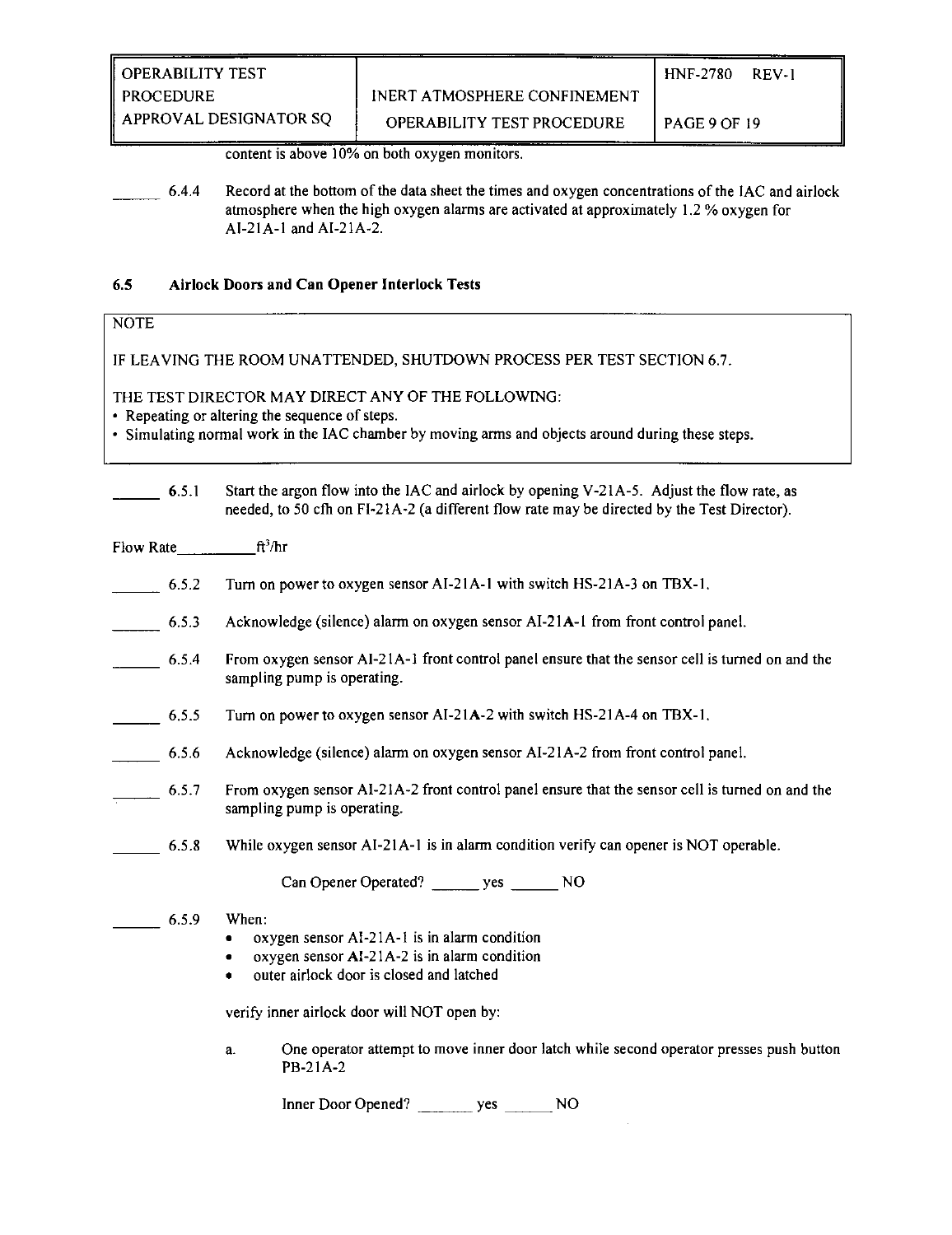| OPERABILITY TEST       |                                                        | <b>HNF-2780</b>      | REV-1 |
|------------------------|--------------------------------------------------------|----------------------|-------|
| <b>PROCEDURE</b>       | INERT ATMOSPHERE CONFINEMENT                           |                      |       |
| APPROVAL DESIGNATOR SQ | $\bigcap$ of a bill it viewer procedipert of $\bigcap$ | <b>PAGE 10 OF 10</b> |       |

| <b>PAGE 10 OF 19</b> |  |  |
|----------------------|--|--|
|                      |  |  |

6.5.10 When oxygen sensor AI-21A-1 alarm clears verify can opener IS operable.

| Can Opener Operated? | YES | no |
|----------------------|-----|----|
|----------------------|-----|----|

- 6.5.11 Have electrician install jumper in TBX-1 to relay K2 to simulate oxygen sensor AI-21 A-2 being in alarm.
- 6.5.12 When:
	- oxygen sensor AI-21A-1 alarm is cleared
	- oxygen sensor AI-21A-2 is simulated as being in alarm with installed jumper in TBX-1
	- outer airlock door is closed and latched

verify inner airlock door will NOT open by:

a. One operator attempt to move inner door latch while second operator presses push button PB-21A-2

Inner Door Opened? yes NO

- 6.5.14 Have electrician remove jumper on relay K2 to restore oxygen sensor AI-21 A-2 to operation.
- 6.5.12 Have electrician install jumper in TBX-1 to relay K l to simulate oxygen sensor AI-21A-1 being in alarm.
- 6.5.13 When:
	- oxygen sensor AI-21 A-2 alarm clears
	- oxygen sensor AI-21A-1 is simulated as being in alarm with installed jumper in TBX-1
	- outer airlock door is closed and latched

verify inner airlock door will NOT open by:

a. One operator attempt to move inner door latch while second operator presses push button PB-21A-2

Inner Door Opened? \_\_\_\_\_\_ yes NO

- 6.5.14 Have electrician remove jumper on relay K l to restore oxygen sensor AI-21A-1 to operation.
- 6.5.15 When:
	- oxygen sensor Al-21A-1 alarm is cleared
	- oxygen sensor AI-21 A-2 alarm is cleared
	- outer airlock door is closed and latched

verify inner airlock door WILL open by:

a. One operator attempt to move inner door latch while second operator presses push button PB-21A-2

Inner Door Opened? YES no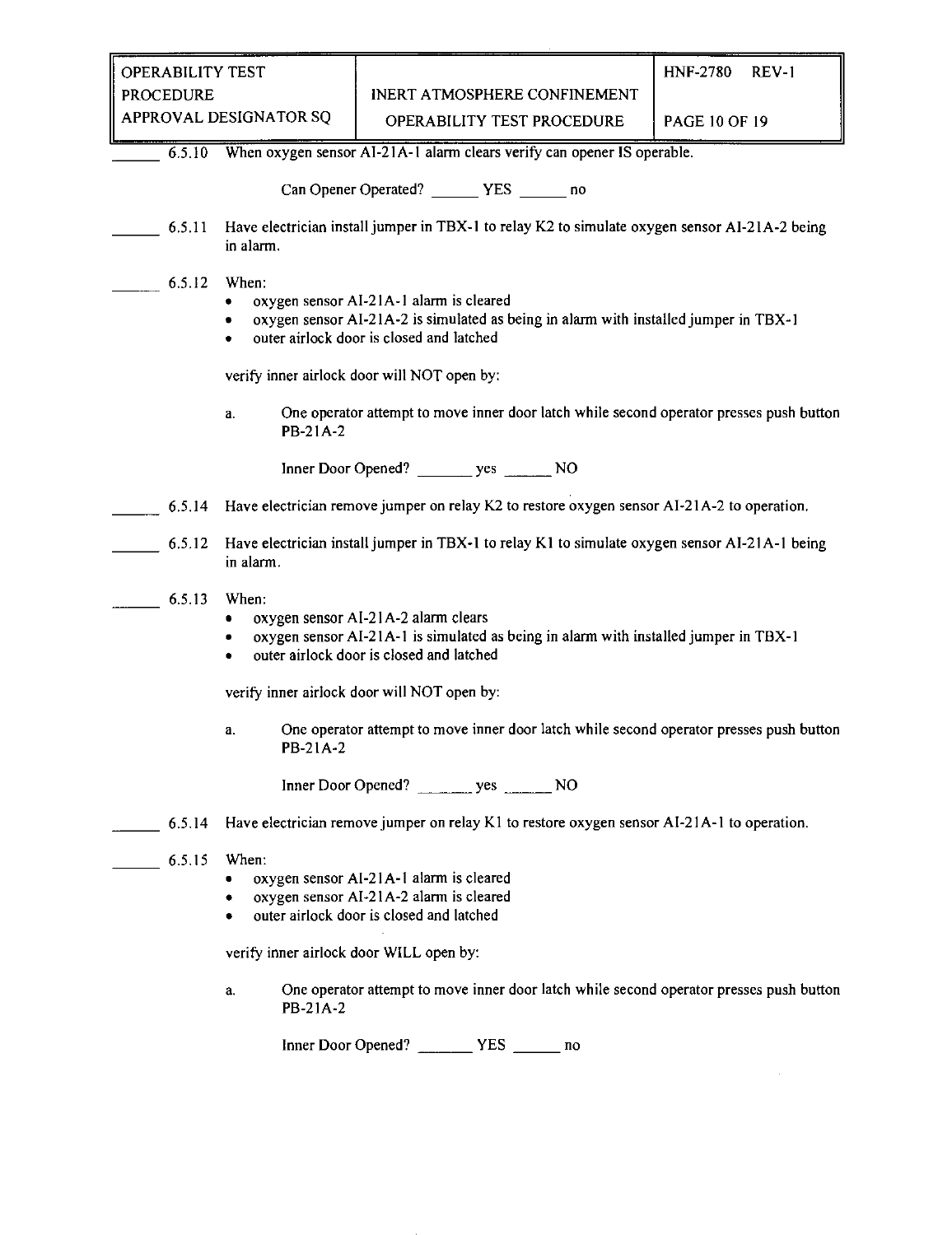| <b>OPERABILITY TEST</b> |                              | 1 HNF-2780    | $RFV-1$ |
|-------------------------|------------------------------|---------------|---------|
| <b>PROCEDURE</b>        | INERT ATMOSPHERE CONFINEMENT |               |         |
| APPROVAL DESIGNATOR SO  | OPERARILITY TEST PROCEDURE   | PAGE 11 OF 19 |         |

OR SQ CPERABILITY TEST PROCEDURE PAGE 11 OF 19

6.5.16 When:

- Airlock inner door is open
- a. Verify that airlock outer door will NOT open by one operator attempting to turn latch lever while second operator presses push button PB-21A-1.

Outer Door Opened? yes NO

- 6.5.17 Close and latch airlock inner door.
- 6.5.18 Have electrician lift lead 28-3 in TBX-1 to bypass oxygen sensor AI-21 A-2 alarm.

## 6.5.19 Open airlock outer door by:

- a. One operator moves outer door latch to open while second operator presses push button PB-21-1.
- b. Allow door counterweight to swing outer door to open position.

#### 6.5.20 When:

- oxygen sensor AI-21A-1 alarm is cleared
- oxygen sensor AI-21 A-2 alarm is bypassed
- outer airlock door is open

Verify that inner airlock door will NOT open by:

a. One operator attempt to move inner door latch while second operator presses push button PB-21A-2

Inner Door Opened? \_\_\_\_\_\_ yes \_\_\_ \_ NO

- 6.5.21 Close and latch airlock outer door.
	- 6.5.22 Have electrician reinstall lead 28-3 in TBX-1 junction box to reactivate oxygen sensor AI-21 A-2 alarm.

## 6.6 Non-Fissile Can Opening Test

## NOTE

IF LEAVING THE ROOM UNATTENDED, SHUTDOWN PROCESS PER TEST SECTION 6.7

#### THE TEST DIRECTOR MAY DIRECT ANY OF THE FOLLOWING:

- " Repeating or altering the sequence of steps.
- Simulating normal work in the IAC chamber by moving arms and objects around during these steps

## **CRITICALITY**

FISSILE MATERIAL IS NOT ALLOWED INSIDE THE IAC CHAMBER DURING THIS OTP. USE ONLY SUPPLIED CAN CONFIGURATIONS THAT CONTAIN MgO SAND OR ARE EMPTY.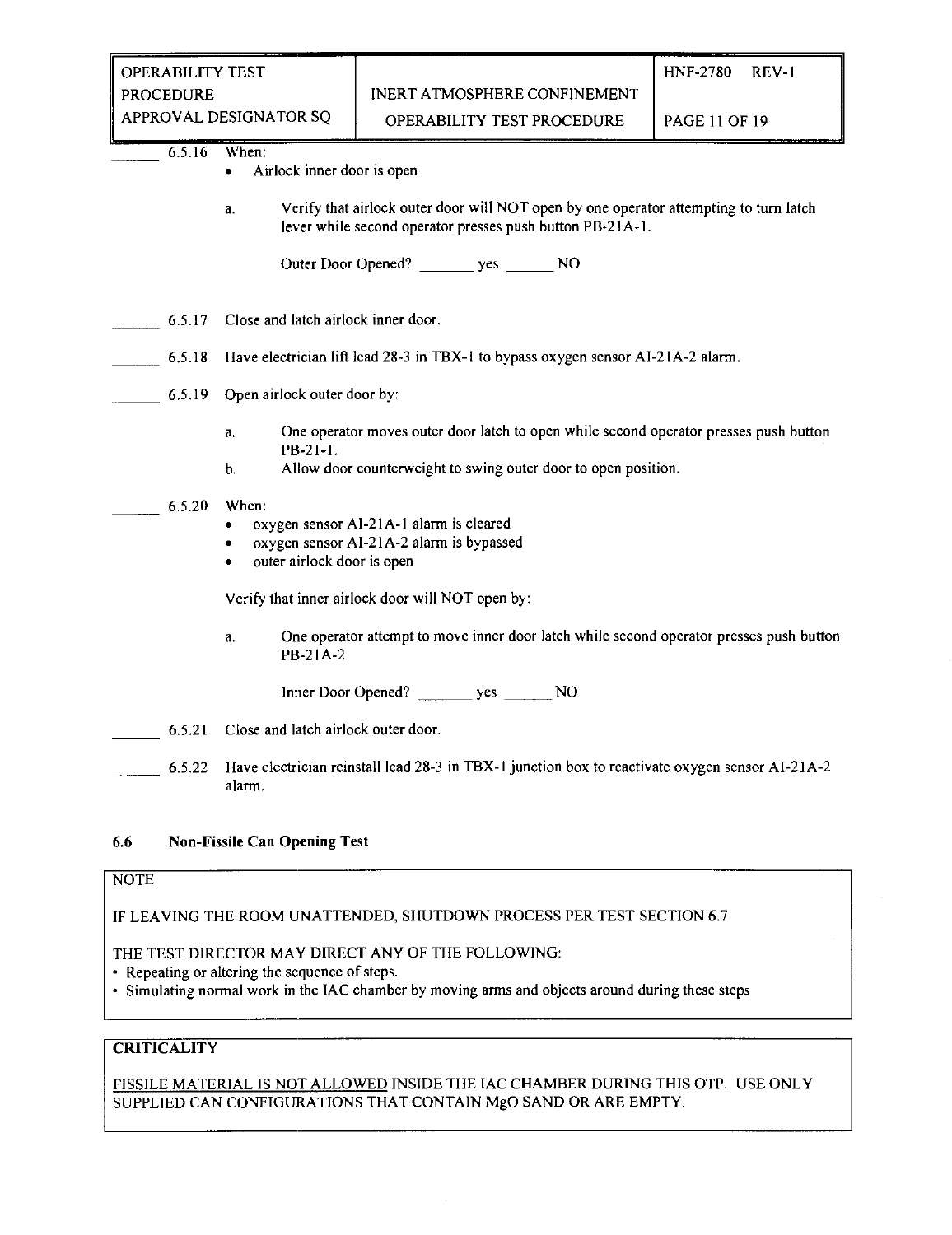| <b>OPERABILITY TEST</b> |                                            | 1 HNF-2780                 | REV-1 |
|-------------------------|--------------------------------------------|----------------------------|-------|
| PROCEDURE               | INERT ATMOSPHERE CONFINEMENT               |                            |       |
| APPROVAL DESIGNATOR SO  | $\cap$ DED A DII ITV TECT DD $\cap$ CENIDE | $DACE$ 12 $\triangle E$ 10 |       |

 $\text{OR }$  SQ  $\quad$  OPERABILITY TEST PROCEDURE PAGE 12 OF 19

#### 6.6.1 If IAC equipment is not in place:

- a. Use switch HS-21A-2 to BYPASS interlocks.
- b. OPEN both inner and outer airlock doors of IAC.
- c. Pass the following equipment into IAC chamber;
	- Electric can opener
	- Hand can punch
	- IAC electronic scale and power supply
	- Powder scoop
	- Powder accumulation can
	- Button/powder separation funnel
- d. CLOSE both inner and outer airlock doors of IAC.
- e. Restore interlocks using bypass switch HS-21 A-2.
- 6.6.2 Refill the IAC chamber with argon per Section 6.3.
	- 6.6.3 ASSIGN next consecutive boat number to furnace charge AND RECORD boat number on Furnace Simulated Metal Charge and Cycle Data Sheet *{BOATNUMBER).* 
		- 6.6.4 RECORD the following data for simulated metal (MgO sand) material to be added to boat on Furnace Simulated Metal Charge and Cycle Data Sheet:
			- *Item ID Number*
			- *Element Weight*
- 6.6.5 WEIGH item AND RECORD gross weight on Furnace Simulated Metal Charge and Cycle Data Sheet *(ITEM GROSS WEIGHT)*

6.6.6 WEIGH empty furnace boat in boathouse AND RECORD weight on Furnace Simulated Metal Charge and Cycle Data Sheet *(EMPTY BOAT & BOATHOUSE WEIGHT)* 

- 6.6.7 Open airlock outer door:
	- a. One operator moves outer door latch to open while second operator presses push button PB-21-1.
	- b. Allow door counterweight to swing outer door to open position.
	- c. Place simulated item and powder boat into airlock.
- 6.6.8 Close and latch airlock outer door
	- 6.6.9 When both the airlock and IAC oxygen sensor alarms clear:
		- Open airlock inner door
		- Move simulated item into IAC
		- Move powder boat into IAC
		- Close airlock inner door
- 6.6.10 Open airlock outer door.
- 6.6.11 Place furnace boat inside boathouse and insert into airlock.
- 6.6.12 Close and latch airlock outer door.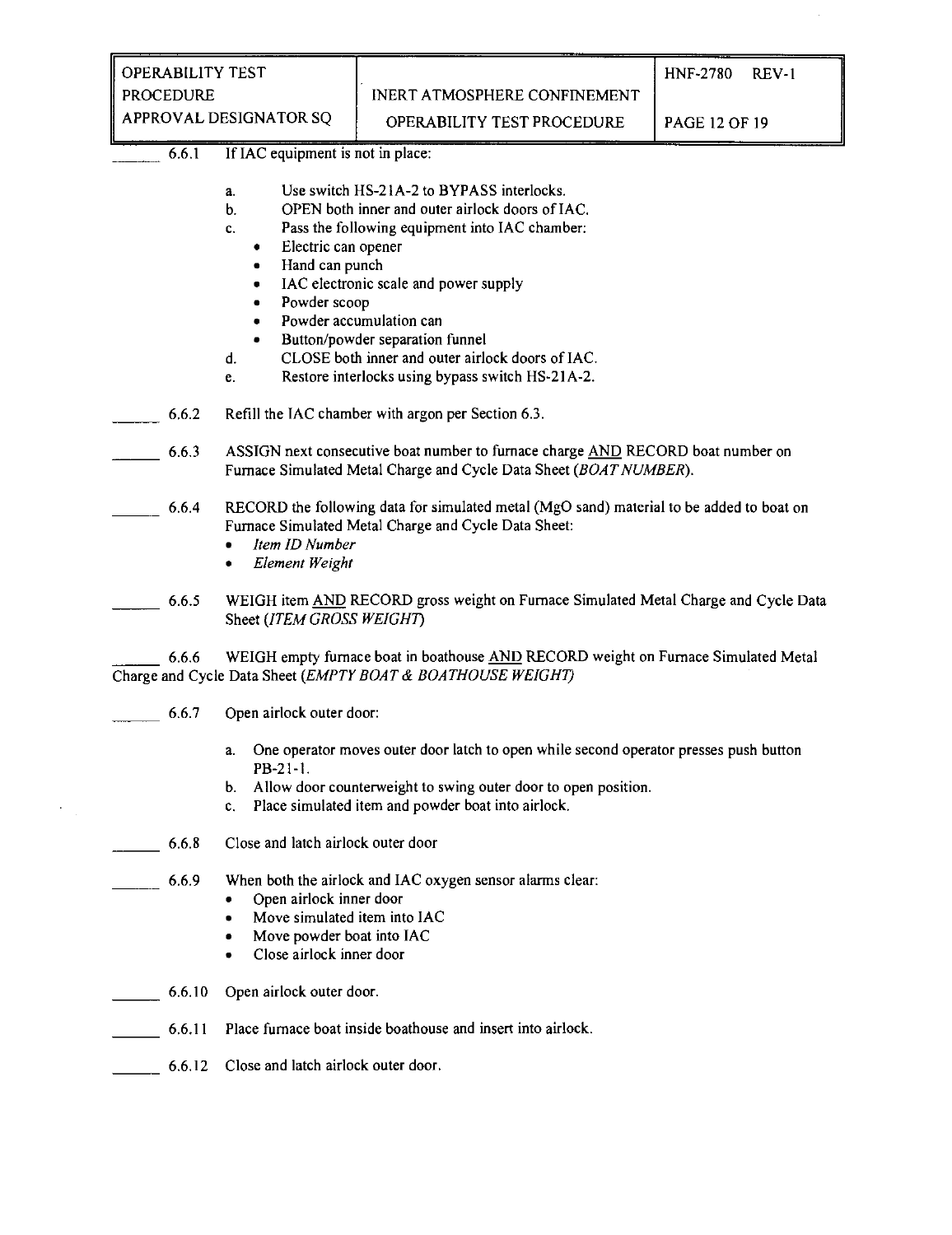| OPERABILITY TEST  |
|-------------------|
| <b>PROCEDURE</b>  |
| ADDOMIAI DECICNIA |

| APPROVAL DESIGNATOR SQ |                                                                                                                                                                                                                                                                                                                                                                                                                                                                                                                             | OPERABILITY TEST PROCEDURE                                                                                                                                                                 | <b>PAGE 13 OF 19</b> |  |  |  |  |  |
|------------------------|-----------------------------------------------------------------------------------------------------------------------------------------------------------------------------------------------------------------------------------------------------------------------------------------------------------------------------------------------------------------------------------------------------------------------------------------------------------------------------------------------------------------------------|--------------------------------------------------------------------------------------------------------------------------------------------------------------------------------------------|----------------------|--|--|--|--|--|
| 6.6.13                 | Use electric can opener to:<br>Open food pack can<br>۰<br>Make can into non-container<br>۰<br>If applicable remove plastic from item<br>٠<br>Repeat until last can is opened and item (simulation MgO sand) is exposed<br>٠                                                                                                                                                                                                                                                                                                 |                                                                                                                                                                                            |                      |  |  |  |  |  |
| 6.6.14                 |                                                                                                                                                                                                                                                                                                                                                                                                                                                                                                                             | Place separation funnel in powder accumulation can so that it holds open the self-closing lid.                                                                                             |                      |  |  |  |  |  |
| 6.6.15                 |                                                                                                                                                                                                                                                                                                                                                                                                                                                                                                                             | Simulate separation of button and powder by pouring a small pile of MgO sand into funnel. Set<br>can with balance of sand aside for now.                                                   |                      |  |  |  |  |  |
| 6.6.16                 |                                                                                                                                                                                                                                                                                                                                                                                                                                                                                                                             | Remove funnel from accumulation can and allow self closing lid to close.                                                                                                                   |                      |  |  |  |  |  |
| 6.6.17                 | When airlock oxygen sensor alarm clears:<br>Open airlock inner door<br>Bring furnace boathouse into doorway and remove furnace boat from boathouse<br>$\bullet$<br>Simulate placing brushed button into furnace boat by dumping separation funnel into furnace<br>$\bullet$<br>boat<br>Pour balance of MgO sand from item can into furnace boat<br>٠<br>Make item can a non-container<br>٠<br>Put furnace boat back into boathouse<br>٠<br>Push boathouse/boat into airlock<br>٠<br>Close and latch airlock inner door<br>٠ |                                                                                                                                                                                            |                      |  |  |  |  |  |
| 6.6.18                 | Open airlock outer door:<br>Allow boathouse/boat to set in opened airlock to simulate allowing any plutonium hydride to<br>react.<br>If burning button were to set off glovebox temperature alarm then close airlock door to<br>٠<br>extinguish burning button<br>Move furnace boat out of airlock and place out of way of operations around hot plate.<br>٠<br>Close and latch airlock outer door.<br>٠                                                                                                                    |                                                                                                                                                                                            |                      |  |  |  |  |  |
| 6.6.19                 | Place powder boat on scale:<br>٠                                                                                                                                                                                                                                                                                                                                                                                                                                                                                            | Open lid and ensure boat is empty<br>Record tare weight of powder boat on data sheet (Empty Powder Boat)                                                                                   |                      |  |  |  |  |  |
| 6,6.20                 |                                                                                                                                                                                                                                                                                                                                                                                                                                                                                                                             | Place powder boat near powder accumulation can.                                                                                                                                            |                      |  |  |  |  |  |
| 6.6.21                 |                                                                                                                                                                                                                                                                                                                                                                                                                                                                                                                             | Hold open lid of powder accumulation can and use scoop to take batch of MgO sand.                                                                                                          |                      |  |  |  |  |  |
| 6.6.22                 | Allow lid of accumulation can to close.                                                                                                                                                                                                                                                                                                                                                                                                                                                                                     |                                                                                                                                                                                            |                      |  |  |  |  |  |
| 6.6.23                 |                                                                                                                                                                                                                                                                                                                                                                                                                                                                                                                             | Open lid of powder boat and pour batch of MgO sand into powder boat.                                                                                                                       |                      |  |  |  |  |  |
| 6.6.24                 | surface.                                                                                                                                                                                                                                                                                                                                                                                                                                                                                                                    | Allow powder boat lid to close and gently shake powder boat side to side to distribute sand across                                                                                         |                      |  |  |  |  |  |
| 6.6.25                 | Place powder boat on scale:<br>٠<br>٠                                                                                                                                                                                                                                                                                                                                                                                                                                                                                       | Record weight on data sheet (Full Powder Boat)<br>Subtract tare weight and record net weight on data sheet (MqO Sand Net Weight)<br>Ensure that net weight of batch is less than 25 grams. |                      |  |  |  |  |  |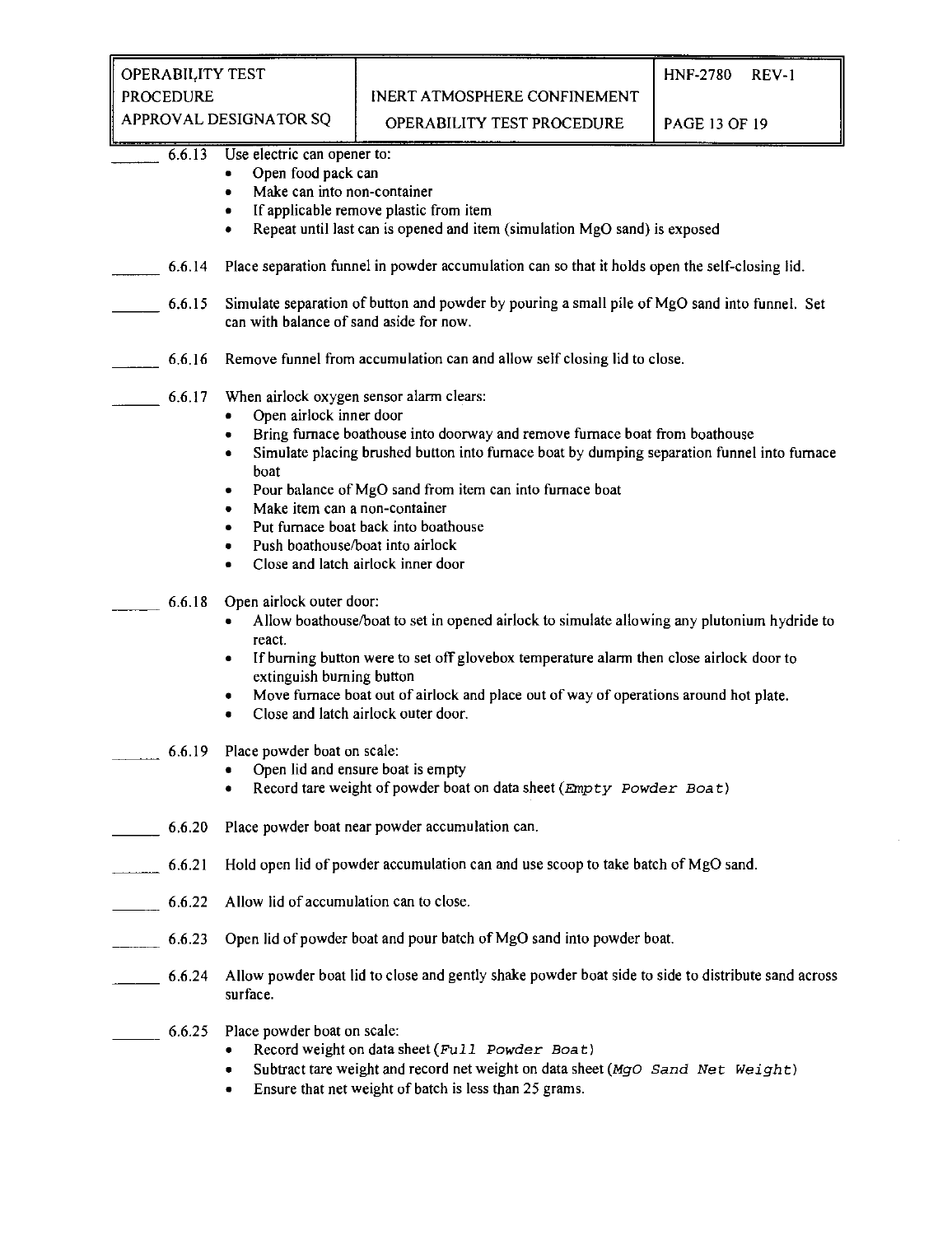6.6.26 Open inner door of airlock by:

- a. One operator moves inner door latch while second operator presses push button PB-21A-2.
- 6.6.27 Place powder boat in airlock and close and latch inner door.
- 6.6.28 Open outer airlock door by:
	- a. One operator turns outer door latch while second operator presses push button PB-21A-1.
	- b. Allow counterweight to swing door open.
- 6.6.29 Use boat retrieval tool to move powder boat out of airlock.
- 6.6.30 Insert thermometer in base of powder boat.
- 6.6.31 Hot plate operations:
	- Ensure hot plate is turned to maximum setting
	- Place powder boat on hot plate<br>• Ensure that hot plate screen is i
	- Ensure that hot plate screen is in place to prevent gloves from touching hot surfaces.
- 6.6.32 Pull gloves out of main area of glovebox (not IAC) and fasten with bungee.
- 6.6.33 Turn on hot plate using external switch.
	- 6.6.34 Ensure that powder boat temperature is 300 degrees Celsius or higher for one hour. (It takes about a half hour to heat to 300)
- 6.6.35 Tum off hot plate using external switch and allow powder boat to cool to less than 100 degrees Celsius.
- 6.6.36 Remove furnace boat from boathouse.
	- 6.6.37 Remove powder boat from hot plate:
		- Dump MgO sand into furnace boat
		- Brush sand remnants from powder boat into furnace boat
		- Push furnace boat back into boathouse
		- 6.6.40 IF powder accumulation can in IAC is not empty THEN:
			- Place powder boat in airlock.
			- Close and latch airlock outer door.
			- Open inner door of airlock by one operator moving inner door latch while second operator presses push button PB-21A-2.
			- Move powder boat into IAC and close and latch airlock inner door.
			- Repeat steps 6.6.19 through 6.6.37 until the powder accumulation can in IAC is empty.
- 6.6.41 Open inner door of airlock by:
	- b. One operator moves inner door latch while second operator presses push button PB-21 A-2.
- 6.6.42 Place all waste from above operation into airlock and close and latch airlock inner door.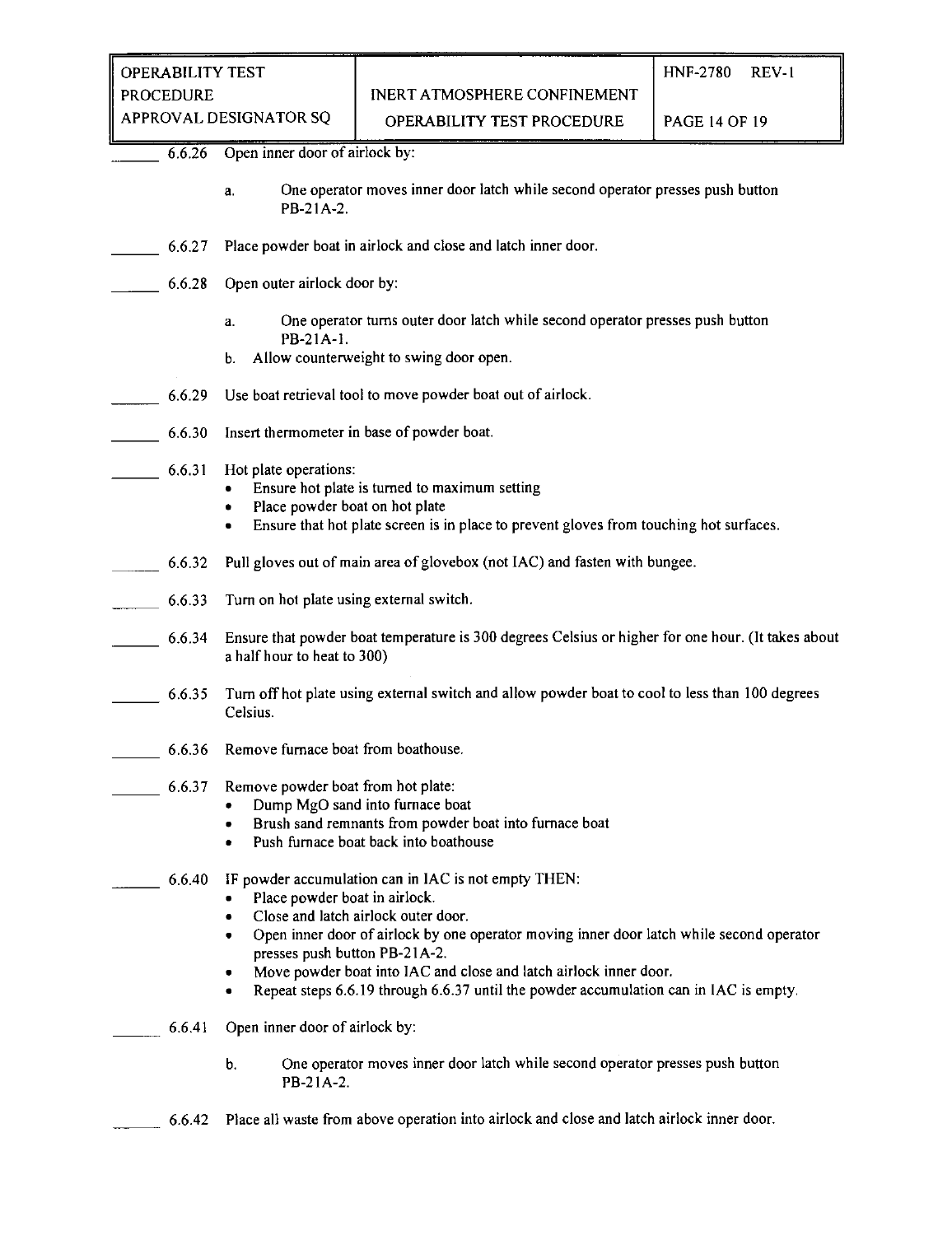| <b>OPERABILITY TEST</b> |                                                                         |                                                                                                                                                                                         | <b>HNF-2780</b><br><b>REV-1</b> |  |  |
|-------------------------|-------------------------------------------------------------------------|-----------------------------------------------------------------------------------------------------------------------------------------------------------------------------------------|---------------------------------|--|--|
| <b>PROCEDURE</b>        |                                                                         | INERT ATMOSPHERE CONFINEMENT                                                                                                                                                            |                                 |  |  |
| APPROVAL DESIGNATOR SQ  |                                                                         | OPERABILITY TEST PROCEDURE                                                                                                                                                              | <b>PAGE 15 OF 19</b>            |  |  |
| 6.6.43                  | Open airlock outer door by:<br>٠                                        | One operator turns outer door latch while second operator presses push button PB-21A-1.<br>Allow counterweight to swing door open.<br>Remove packaging material and waste from airlock. |                                 |  |  |
| 6.6.44                  | ٠                                                                       | Place packaging material removed from item on scale:<br>Record weight on data sheet (PACKAGING MATERIAL WEIGHT)<br>Calculate net weight and Record on data Sheet (NET WEIGHT)           |                                 |  |  |
| 6.6.45                  | $\bullet$                                                               | Place loaded furnace boat/boathouse on scale:<br>Record weight on data sheet (TOTAL BOAT/BOATHOUSE/CHARGE WEIGHT)<br>Calculate Charge Weight and Record on data sheet (CHARGE WEIGHT)   |                                 |  |  |
| 6.6.46                  |                                                                         | Second Operator check all calculations and initial and date data sheet.                                                                                                                 |                                 |  |  |
| 6.7                     | <b>Shut Down Process</b>                                                |                                                                                                                                                                                         |                                 |  |  |
| 6.7.1                   |                                                                         | Remove all combustibles from inside the IAC chamber.                                                                                                                                    |                                 |  |  |
| 6.7.2                   |                                                                         | Position the following valves CLOSED for O <sub>2</sub> monitors Al-21A-1 and Al-21A-2.                                                                                                 |                                 |  |  |
| Valve                   | Position                                                                | Description                                                                                                                                                                             |                                 |  |  |
| $V-21A-4$               | <b>CLOSE</b>                                                            | AI-21A-1 Inlet Isolation                                                                                                                                                                |                                 |  |  |
| $V-21A-6$               | <b>CLOSE</b>                                                            | AI-21A-1 discharge Isolation                                                                                                                                                            |                                 |  |  |
| $V-21A-7$               | <b>CLOSE</b>                                                            | AI-21A-2 Inlet Isolation                                                                                                                                                                |                                 |  |  |
| $V-21A-9$               | <b>CLOSE</b>                                                            | AI-21A-2 Discharge Isolation                                                                                                                                                            |                                 |  |  |
| 6.7.3                   |                                                                         | Shut-OFF flow of argon to IAC by closing valve V-21A-5.                                                                                                                                 |                                 |  |  |
| 6.7.4                   | CLOSE argon supply valve V-21A-10.                                      |                                                                                                                                                                                         |                                 |  |  |
| 6.7.5                   | Pull gloves out of IAC area of glovebox and bungee.                     |                                                                                                                                                                                         |                                 |  |  |
| 6.7.6                   | Turn OFF power to oxygen sensor AI-21A-1 with switch HS-21A-3 on TBX-1. |                                                                                                                                                                                         |                                 |  |  |
| 6.7.7                   |                                                                         | Turn OFF power to oxygen sensor AI-21A-2 with switch HS-21A-4 on TBX-1.                                                                                                                 |                                 |  |  |
|                         |                                                                         | Turn OFF power to IAC equipment with switch HS-21A-1 located on TBX-1.                                                                                                                  |                                 |  |  |
| 6.7.8                   |                                                                         |                                                                                                                                                                                         |                                 |  |  |

 $\mathcal{L}^{\text{max}}_{\text{max}}$  and  $\mathcal{L}^{\text{max}}_{\text{max}}$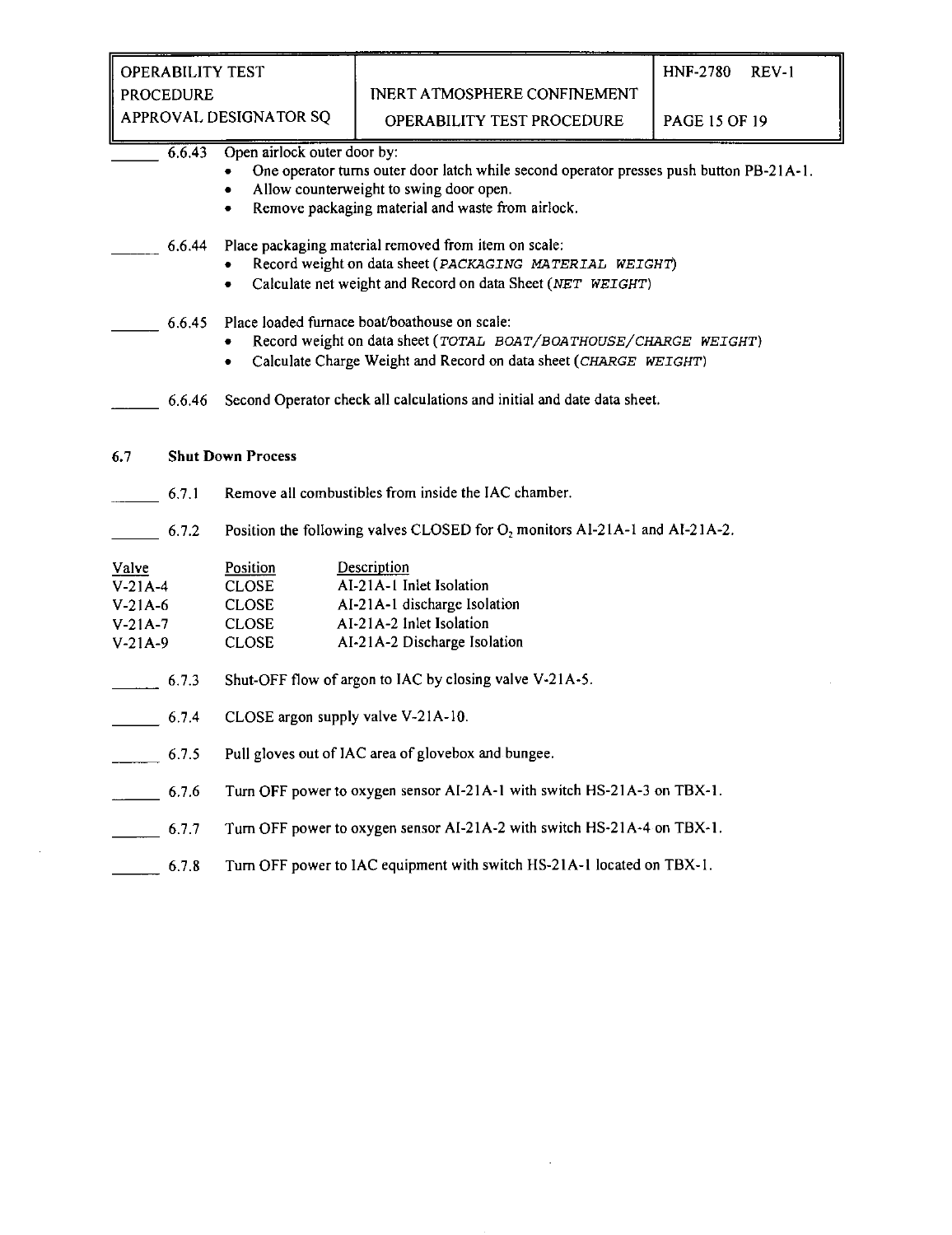## **7. EXCEPTION LIST**

## **Inert Atmosphere Confinement OTP Exceptions List**

| <b>STEP</b> | <b>EXCEPTION</b> | RESOLUTION | <b>INITIALS</b> |
|-------------|------------------|------------|-----------------|
|             |                  |            |                 |
|             |                  |            |                 |
|             |                  |            |                 |
|             |                  |            |                 |
|             |                  |            |                 |
|             |                  |            |                 |
|             |                  | $\sim$     |                 |
|             |                  |            |                 |
|             |                  |            |                 |
|             |                  |            |                 |
|             |                  |            |                 |
|             |                  |            |                 |
|             |                  |            |                 |
|             |                  |            |                 |
|             |                  |            |                 |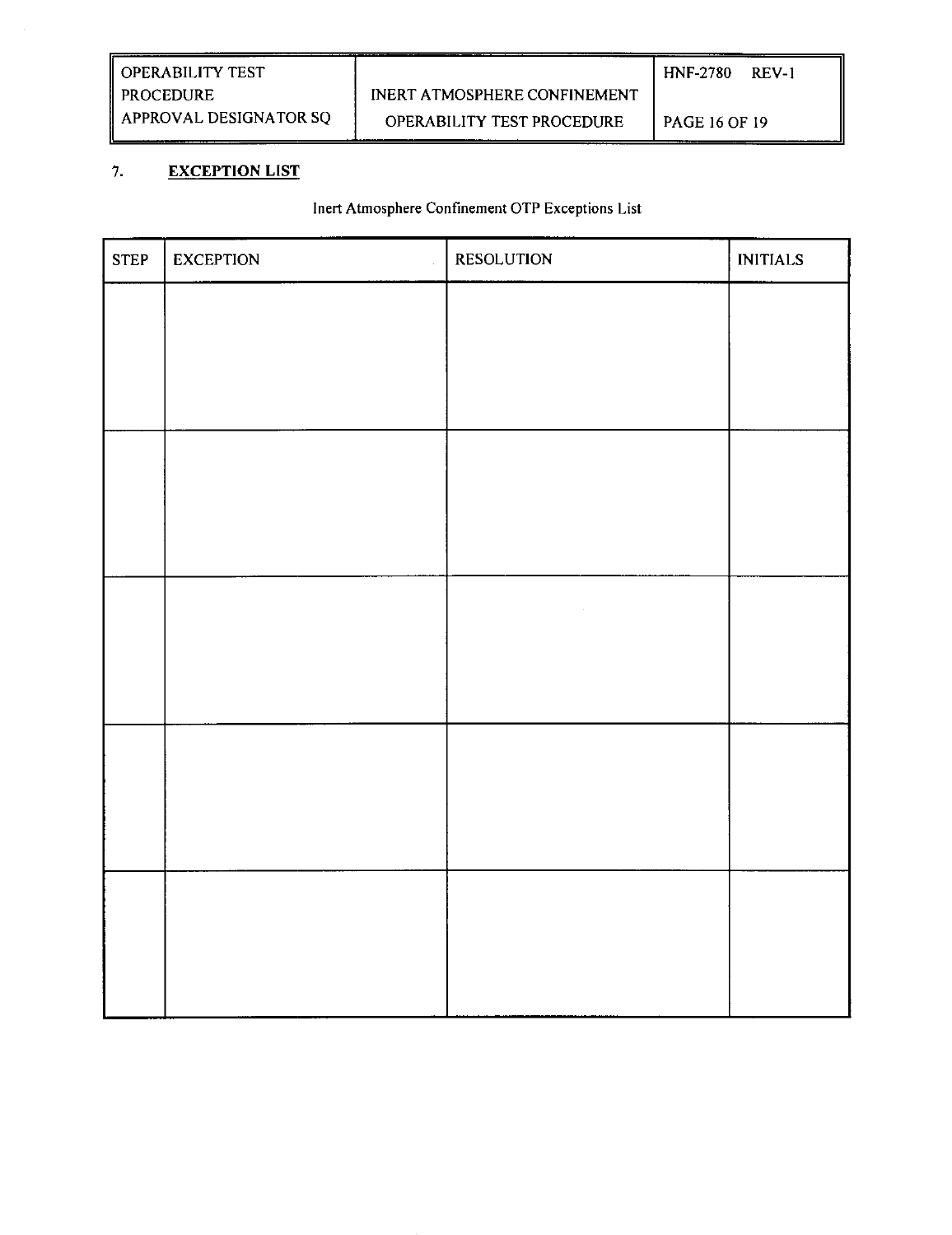| II OPERABILITY TEST    |                                     | <b>HNF-2780</b><br>REV-1 |
|------------------------|-------------------------------------|--------------------------|
| PROCEDURE              | <b>INERT ATMOSPHERE CONFINEMENT</b> |                          |
| APPROVAL DESIGNATOR SQ | <b>OPERABILITY TEST PROCEDURE</b>   | <b>PAGE 17 OF 19</b>     |

## 8. TEST ACCEPTANCE SHEET

8.1 Any equipment non-conformance or anomalies will be listed on the Exceptions List.

8.2 Upon test completion and acceptance, the Cognizant Engineer will prepare an Operational Test Report (OTR) from the original OTP with field entries and transmit it to Central Files via Engineering Data Transmittal (EDT).

8.3 The undersigned concur that the OTP was completed successfully.

| Quality Assurance                                                                                                                                                                                                              |       |       |                                         | /Date |
|--------------------------------------------------------------------------------------------------------------------------------------------------------------------------------------------------------------------------------|-------|-------|-----------------------------------------|-------|
|                                                                                                                                                                                                                                |       | Print | Signature                               |       |
| Cognizant Engineer                                                                                                                                                                                                             |       | Print | / <u>________</u> ________<br>Signature | /Date |
| Cognizant Engineer and the company of the contract of the contract of the contract of the contract of the contract of the contract of the contract of the contract of the contract of the contract of the contract of the cont |       |       |                                         | /Date |
| Group Manager                                                                                                                                                                                                                  | Print |       | Signature                               |       |
| Operations Manager ______                                                                                                                                                                                                      | Print |       | Signature                               | /Date |
| PFP Plant Manager                                                                                                                                                                                                              |       | Print | Signature                               | /Date |
|                                                                                                                                                                                                                                |       |       |                                         |       |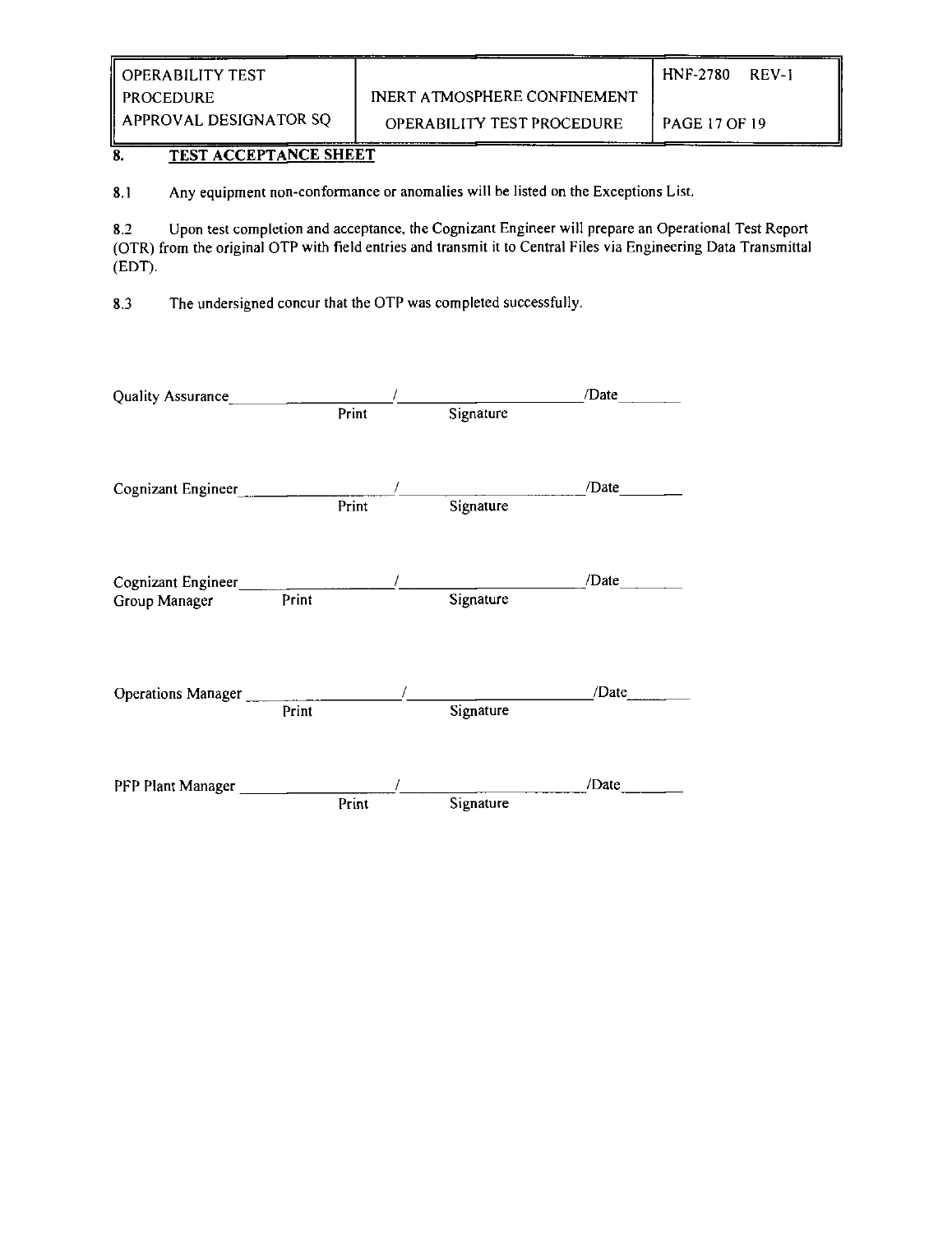#### TABLE **1**

## INERT ATMOSPHERE CONFINEMENT OTP DATA SHEET **1**

Test #: Sheet # of Date: Starting pressure on argon bottle in use: psig psig

Starting level on liquid argon bottle in use: \_\_\_\_\_\_\_\_\_\_\_\_\_\_\_\_ %

| <b>TIME</b><br>(Min)    | Oxygen Monitor<br>Reading<br>(percent $O_2$ ) |            | Argon Flow<br>Indicator<br>$({\rm ft}^3/\rm hr)$ | Comments                          |
|-------------------------|-----------------------------------------------|------------|--------------------------------------------------|-----------------------------------|
|                         | $AI-21A-1$                                    | $AI-21A-2$ | $FI-21A-2$                                       |                                   |
|                         |                                               |            |                                                  |                                   |
|                         |                                               |            |                                                  |                                   |
|                         |                                               |            |                                                  |                                   |
|                         |                                               |            |                                                  |                                   |
|                         |                                               |            |                                                  |                                   |
|                         |                                               |            |                                                  |                                   |
|                         |                                               |            |                                                  |                                   |
|                         |                                               |            |                                                  |                                   |
|                         |                                               |            |                                                  |                                   |
|                         |                                               |            |                                                  |                                   |
|                         |                                               |            |                                                  |                                   |
|                         |                                               |            |                                                  |                                   |
|                         |                                               |            |                                                  |                                   |
|                         |                                               |            |                                                  |                                   |
|                         |                                               |            |                                                  |                                   |
|                         |                                               |            |                                                  |                                   |
|                         |                                               |            |                                                  |                                   |
|                         |                                               |            |                                                  |                                   |
|                         |                                               |            |                                                  |                                   |
|                         |                                               |            |                                                  |                                   |
|                         |                                               |            |                                                  |                                   |
|                         |                                               |            |                                                  |                                   |
|                         |                                               |            |                                                  |                                   |
|                         |                                               |            |                                                  |                                   |
|                         |                                               |            |                                                  |                                   |
|                         |                                               |            |                                                  |                                   |
|                         |                                               |            |                                                  |                                   |
|                         |                                               |            |                                                  |                                   |
| (1.2 % O <sub>2</sub> ) | HIGH ALARM AI-21A-1 : Time___________         |            |                                                  | $\%O_2$<br>(from step $6.4.4$ )   |
| (1.2.2)                 | HIGH ALARM AI-21A-2: Time                     |            |                                                  | $\%O_{2}$<br>(from step $6.4.4$ ) |

 $(1.2 % O<sub>2</sub>)$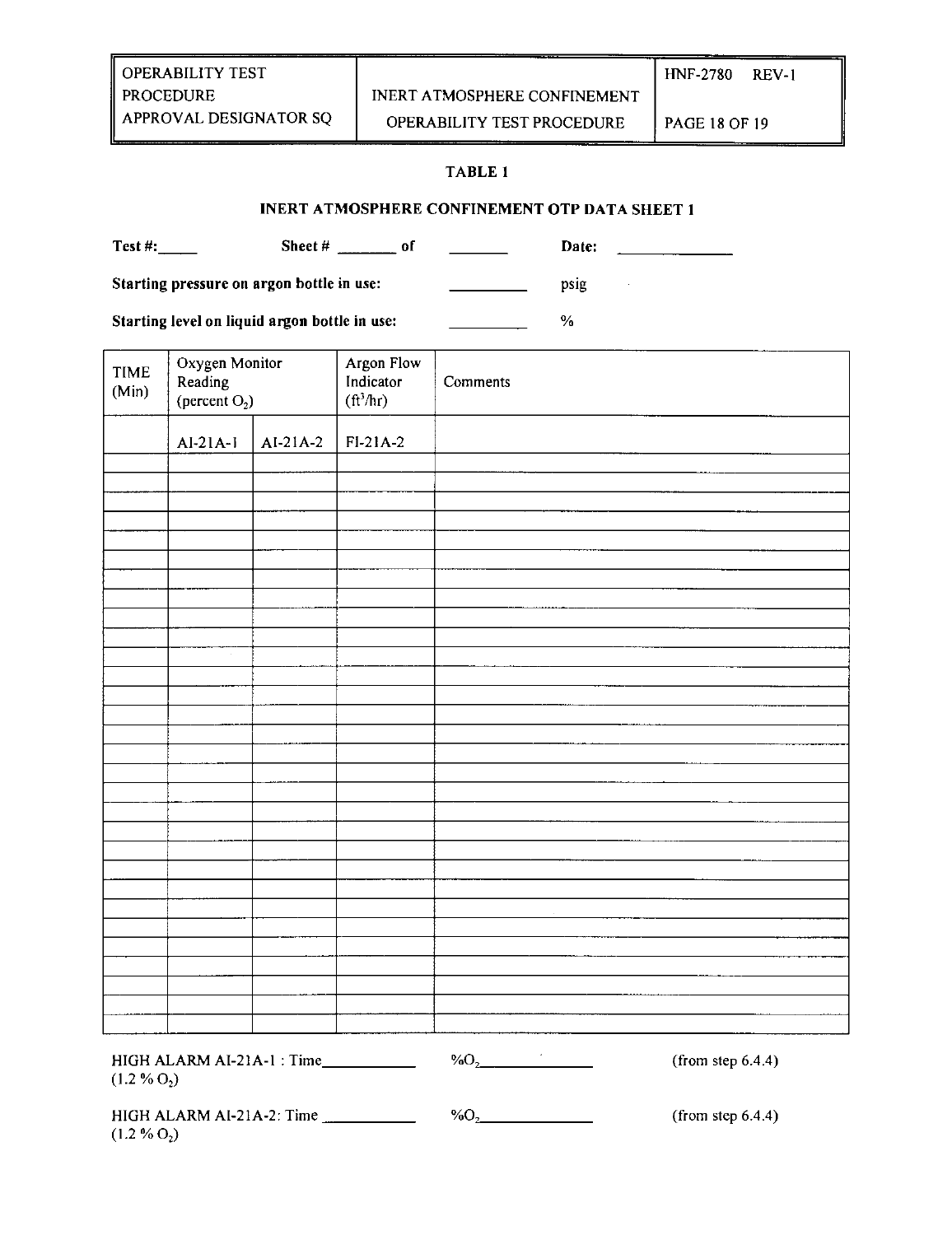| <b>OPERABILITY TEST</b> |                                     | <b>HNF-2780</b><br>$RFV-1$ |
|-------------------------|-------------------------------------|----------------------------|
| PROCEDURE               | <b>INERT ATMOSPHERE CONFINEMENT</b> |                            |
| APPROVAL DESIGNATOR SO  | <b>OPERABILITY TEST PROCEDURE</b>   | 1 PAGE 19 OF 19            |

the control of the control of

## **TABLE 2**

## **FURNACE SIMULATED METAL (MgO sand) CHARGE AND CYCLE DATA SHEET**

| BOAT NUMBER: (6.6.3):          |  |  |  |  |  |
|--------------------------------|--|--|--|--|--|
| <b>INDVERTIERE</b><br>(6.6.44) |  |  |  |  |  |
|                                |  |  |  |  |  |
|                                |  |  |  |  |  |
|                                |  |  |  |  |  |
|                                |  |  |  |  |  |
|                                |  |  |  |  |  |
|                                |  |  |  |  |  |
|                                |  |  |  |  |  |
|                                |  |  |  |  |  |
|                                |  |  |  |  |  |
|                                |  |  |  |  |  |
|                                |  |  |  |  |  |
|                                |  |  |  |  |  |